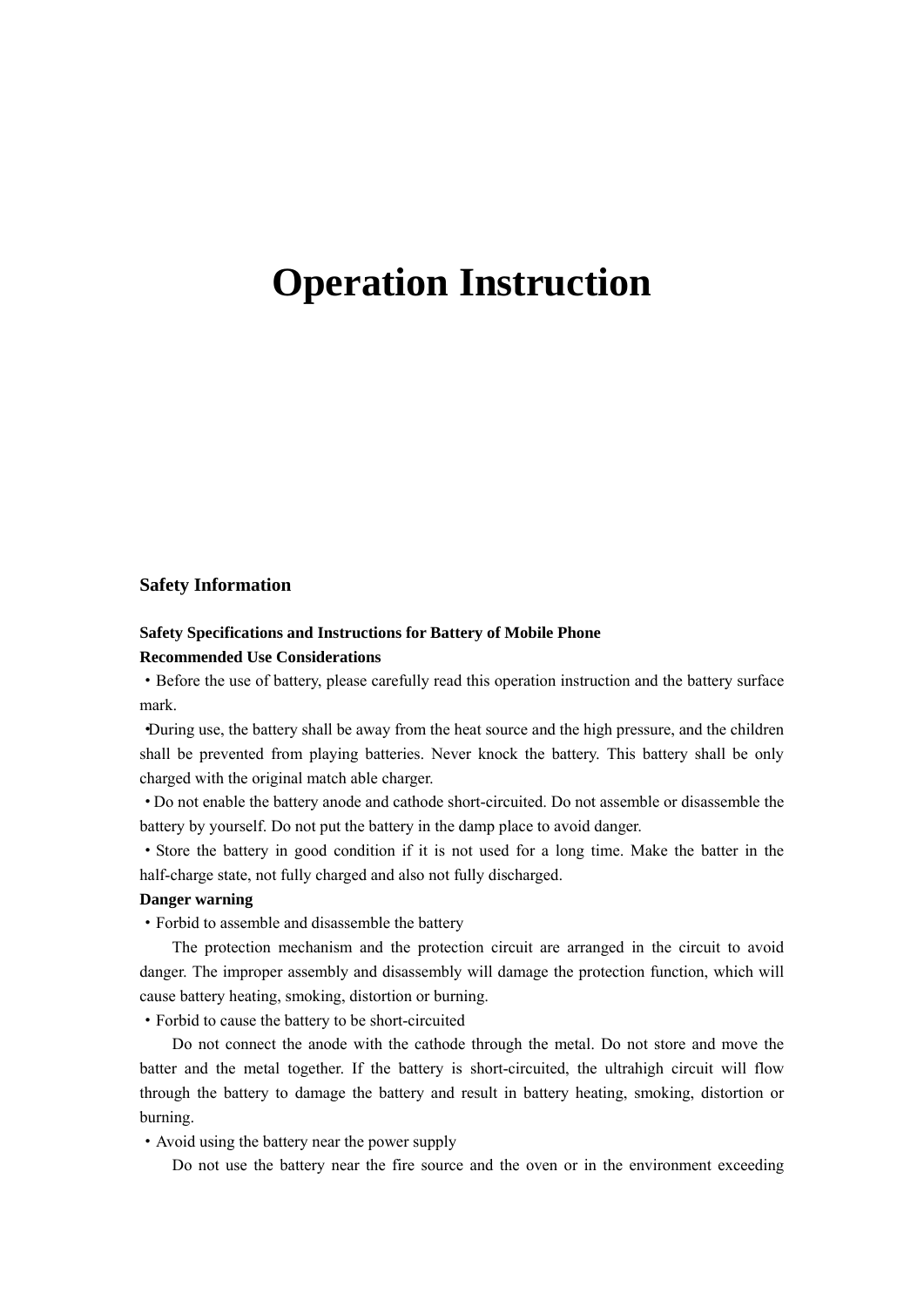80 °C. Overheat will cause short circuit inside the battery to result in battery heating, smoking, distortion or burning.

·Use the special charger and correctly charge

The use of non-special charger to charge the battery will cause danger. Charging in the abnormal condition will cause the loss of the function of the protection circuit inside the battery and abnormal chemical reaction, and the battery may be heated, smoke, and be distorted or burnt.

·Forbid to damage the battery

Forbid to penetrate into the battery with the metal, beat or knock the battery or damage the battery by other means, otherwise it will may cause battery heating, smoking, distortion or burning, even result in danger.

·Do not use the battery for other devices

The improper service conditions will damage the battery performance and reduce the service life, even cause battery heating, smoking, distortion or burning.

#### **Warnings**

·Do not place the battery on the charger for a long time

If the charger still charges the battery beyond the normal charging time, it should stop charging. Abnormal charging may cause battery heating, smoking, distortion or burning.

·Do not place the charger into the microwave oven or other pressure vessels.

Transient heating or structural damage will cause battery heating, smoking, distortion or burning.

·The leaky battery should be kept away from fire

If the leaky battery is found (or there is peculiar smell), it shall be kept away from fire, otherwise the leaked electrolyte will catch fire, even cause other dangers.

·Headphones should not be too loud

Be careful to use headphones, too loud may lead to hearing loss.

#### **Precautions**

·Do not use the battery under strong sunlight

Do not use the battery under strong sunlight for fear of heating, distortion and smoking. At least avoid reducing the battery performance and the service life.

·Anti-static

The protection circuit installed in the battery can avoid various unforeseen circumstances. Do not use the battery in the high-voltage electrostatic site as the static is easy to damage the protection board to cause the abnormal operations of the battery such as heating, smoking, distortion or burning.

·User manual

Before using the battery, please carefully read the user manual and frequently read it as required.

·Charging mode

Please use the special charger and the recommended charging mode. Charge the battery in the recommended environmental condition.

·Equipment working temperature

Minus 20 degrees Celsius to 55 degrees Celsius.

#### **Use and maintenance of mobile phone**

This mobile phone is a product designed by the good technology. Please carefully use it. The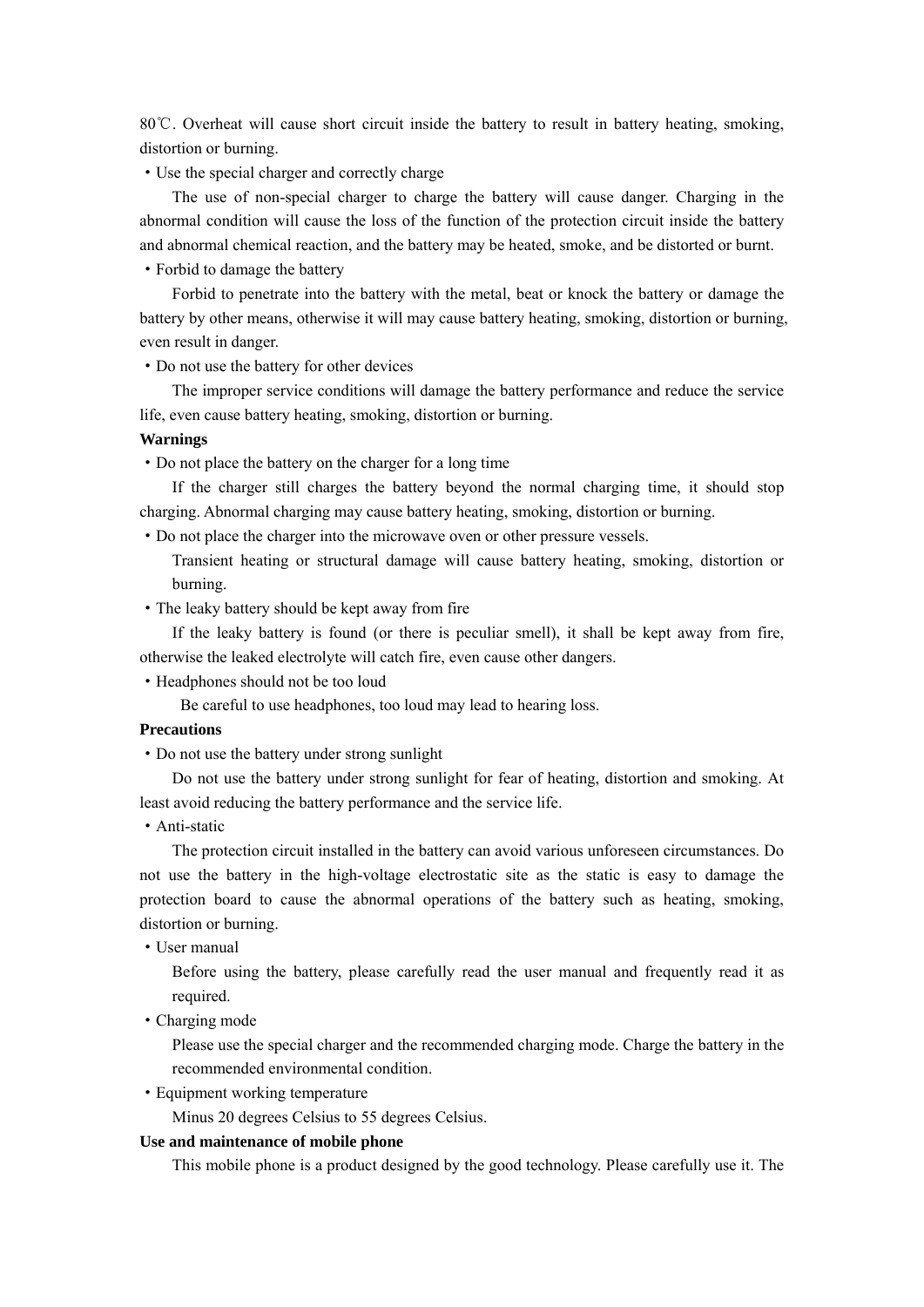following suggestions will help the users better use and maintain the mobile phone.

·Place the mobile phone and all parts at the place that the children cannot touch.

·Do not store the mobile phone at the high temperature place. High temperature may shorten the service life of the electric device, damage the battery, distort or melt some plastic parts.

·Do not store the mobile phone at the low temperature place. When the battery is move to the normal temperature place from the low temperature place, the moisture may be generated inside the battery to cause the damage of circuit board.

·Never try to disassemble the mobile phone. The improper handling of unprofessional personnel may cause the damage of this device.

·Never use the irritant chemicals, clean solvent or corrosive detergent to clean the mobile phone. To cleaning the mobile phone, please scrub the mobile phone with the duster cloth dipped with mild suds.

·Please use the original fittings recommended by the manufacturer. The unauthorized fittings may damage the mobile phone.

·If the mobile phone is moistened accidentally, please turn off and remove the battery, determine that the mobile phone has been dried, and then use the mobile phone.

·Never make the metal parts (specially configured charger interface and data line interface) in contact with the charger interface of the mobile phone for fear of short circuit.

#### **Import Instructions**

#### **When using this mobile phone, please exactly follow the following precautions to avoid possible disasters or legal penalties.**

#### **Pay attention to flight safety**

Never use the mobile phone on the airplane. The navigation system on the airplane may be interfered by the mobile phone. Many countries regulate that the mobile phone shall be prohibited to be used on the airplane.

#### **Pay attention to the surrounding environmental safety**

Never use the mobile phone in the gasoline station. In addition, never use the mobile phone in the oil storage plant, the chemical plant and when there are flammable or explosive objects around.

#### **Pay attention to the traffic safety**

Be careful when driving the vehicle, and avoid calling and driving at the same time as far as possible.

#### **Pay attention to radiated interference**

When using the mobile phone, keep the mobile phone away from the article or instrument susceptible to interference as far as possible. We suggest that you should be 2.5 CM away from the antenna when using the mobile phone.

#### **Pay attention to the interference with the medical facilities**

Some medical instruments may be interfered when the mobile phone is used. Most of hospitals prohibit you to use the mobile phone in the hospitals.

#### **Pay attention to the storage environment**

Keep the mobile phone away from the magnetic equipment such as magnetic card and floppy disk. The radiation of mobile phone will erase the information stored on the magnetic equipment.

#### **Warnings**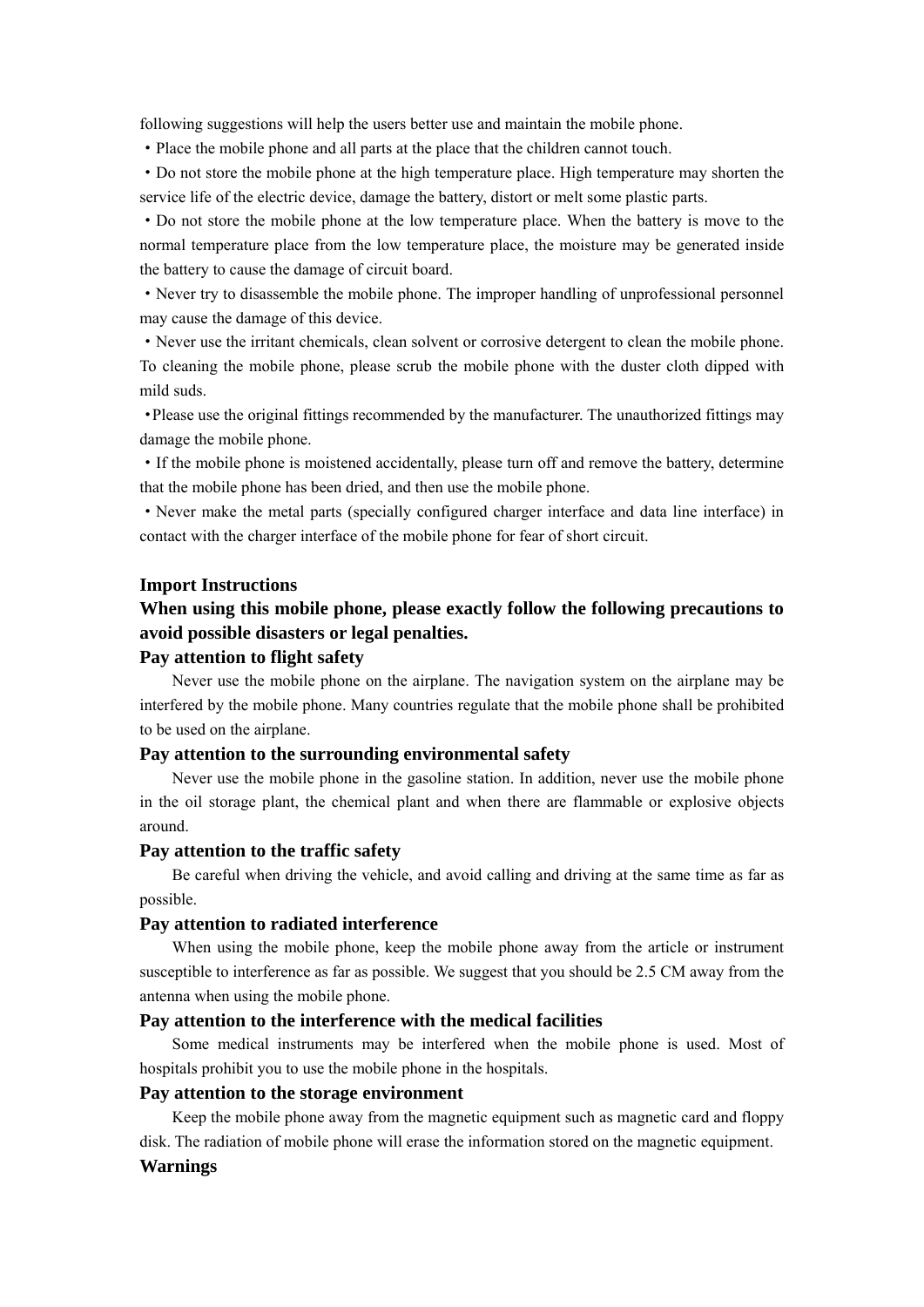There is no part for the user to self-repair in the mobile phone. If you doubt that the mobile phone is damaged, please rapidly send it to the designated service and maintenance center to be maintained by the qualified technical personnel. Never disassemble the mobile phone by yourself, otherwise you may suffer from electric shock or other injuries.

Never let the children to use the mobile phone or its fittings. The improper operation of the children may damage the mobile phone or its fittings or cause injuries to yourself or others. At the same time, the removable parts of the mobile phone such as SIM card, memory card, etc. may be swallowed by the children to cause the danger.

When using the mobile phone, keep the mobile phone away from high temperature and avoid solarization. Please keep it in the dry and cool place.

#### Attentions:

1. Before waterproof test, tightly close each position of the battery cover so as to avoid water leakage.

2. As the USB seat, the earphone seat and the charger seat of the machine belong to waterproof devices, the machine needs to be dried and placed for a period of time after waterproof test and only can be used after there is no water in the earphone seat, the USB seat and the charger seat.

#### **1. Introduction**

#### **1.1 Insertion and removal of SIM Card**

Turn off the phone, open the left upper cover. With a thimble inserted the card slot inside the round hole. Remove the card seat. Fit SIM card to the SIM seat, with the metal surface downward and the edge and corner of the card fitting with the card slot. Slide the SIM card buckle to the right place and then press it down to fix the card. If you need to take out SIM card, please turn off the phone first, remove the external power source, remove the rear cover, slide the SIM card buckle to right place and then release it upward, and at last remove SIM card lightly.

**Tips:** SIM does not support hot plug. Do not remove SIM in standby mode for fear of damaging SIM card.

#### **1.2 Insertion and removal of Memory Card**

Turn off the phone, open the left upper cover. With a thimble inserted the card slot inside the round hole. Remove the card seat. Fit memory card to the card seat, with the metal surface downward and the edge and corner of the card fitting with the card slot. Slide the memory card buckle to the right place and then press it down to fix the card.

Before removing the memory card, turn off the phone first, and then remove the card seat of the phone.

**Tips:** This phone does not support memory card hot plug.

#### **1.3 Remove and install the battery**

The battery is built-in.

**Note**: the battery of the phone cannot be removed manually.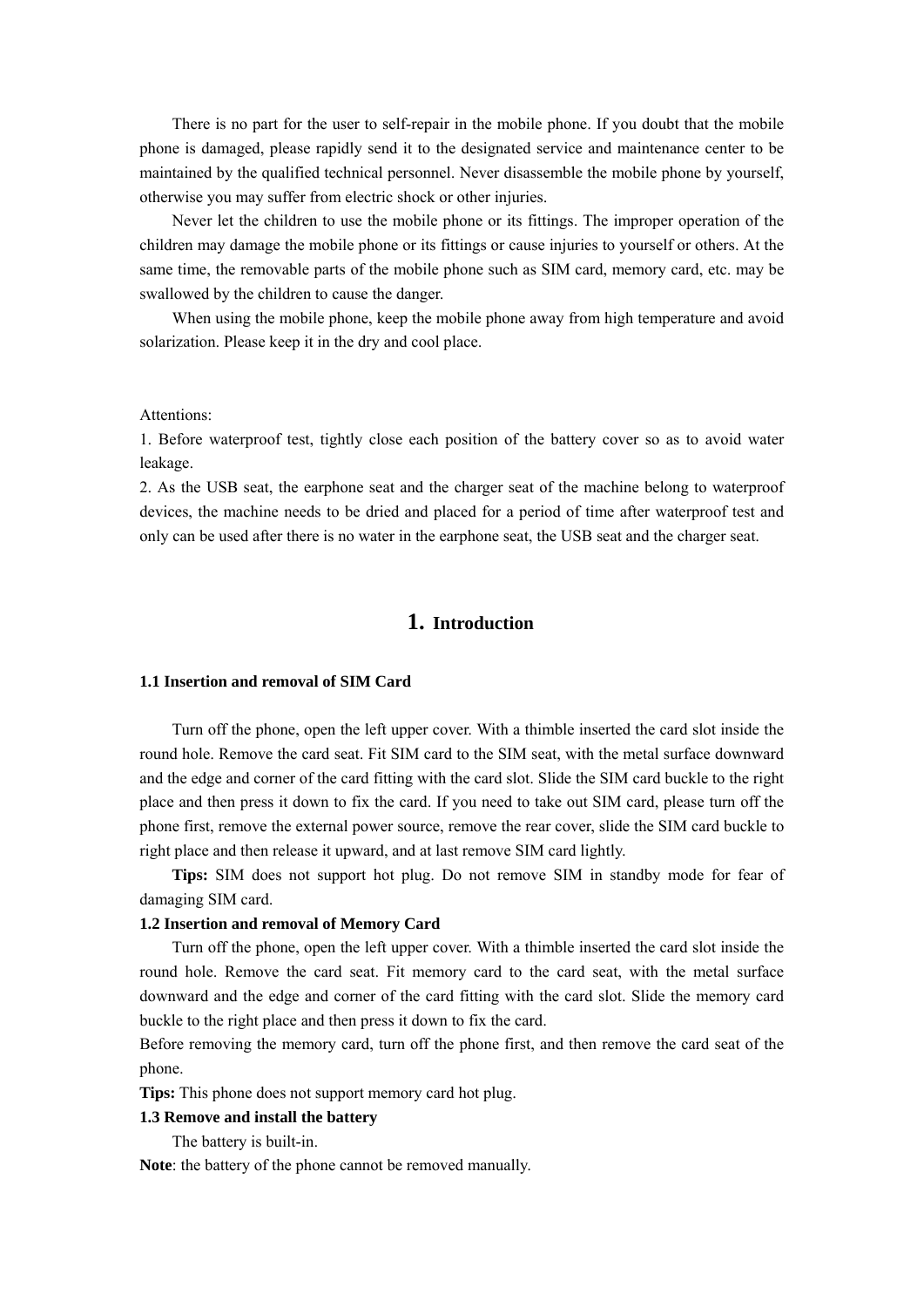#### **1.3.1 Battery Charging**

When the new battery is not fully charged, before the use of mobile phone, you should use up the power of the battery, and then charge the battery by the following ways.

1. Insert the connector of the charger into the charger socket of the mobile phone.

2. Insert the charger into the power supply, the battery symbol will be dynamically displayed, indicating that the battery is being charged.

When charging is finished, the full battery symbol will be displayed, to prompt that charging is finished.

After charging is finished, please remove the charger from the power supply, and then unplug the charging plug from the mobile phone.

**Tips:** you can charge your mobile phone through USB data connecting line and the computer connection. If the battery power of your mobile phone has been fully used up, it may be impossible to charge the mobile phone through USB data connecting line. At this time, you should use the charger to charge the mobile phone.

#### 2. **Basic Operation**

#### **2.1 Power On/Off the Phone**

Long press the power key to turn on/off the mobile phone.

**Tip:** it takes some time to initialize the mobile phone. Please wait patiently.

If the mobile phone is started firstly but SIM card is not inserted, part of functions in the mobile phone cannot be normally used. After SIM card is inserted, the mobile phone will automatically inspect whether SIM card can be used or not.

#### **2.2 Screen locking and unlocking**

After the mobile phone is idle for a long time, the screen is black to enter into the screen locking state to save the battery power.

Lock screen/mobile phone: press the power key.

Unlock screen/mobile phone: press the power key, light up the screen and display the screen locking state. Press the unlocking icon, and slide towards the upside to unlock.

If you have set the locking pattern or password, the mobile phone will prompt you to draw the pattern or enter the password.

Main menu→setting→security→screen locking.

Set screen locking→pattern locking.

1. Set screen locking→pattern.

2. Pay attention to view the screen tip and the pattern example, and select next for two times.

3. Drag to connect four points by finger to draw the pattern.

- 4. Continue to select.
- 5. Draw the pattern again to confirm.
- 6. Select OK.

After the unlocking pattern is set, the mobile phone requires to slide towards the upside to enter the unlocking pattern when being turned on each time. If you want not to enter the unlocking pattern, please change the screen locking in "Set→security", enter the unlocking pattern, and then click None.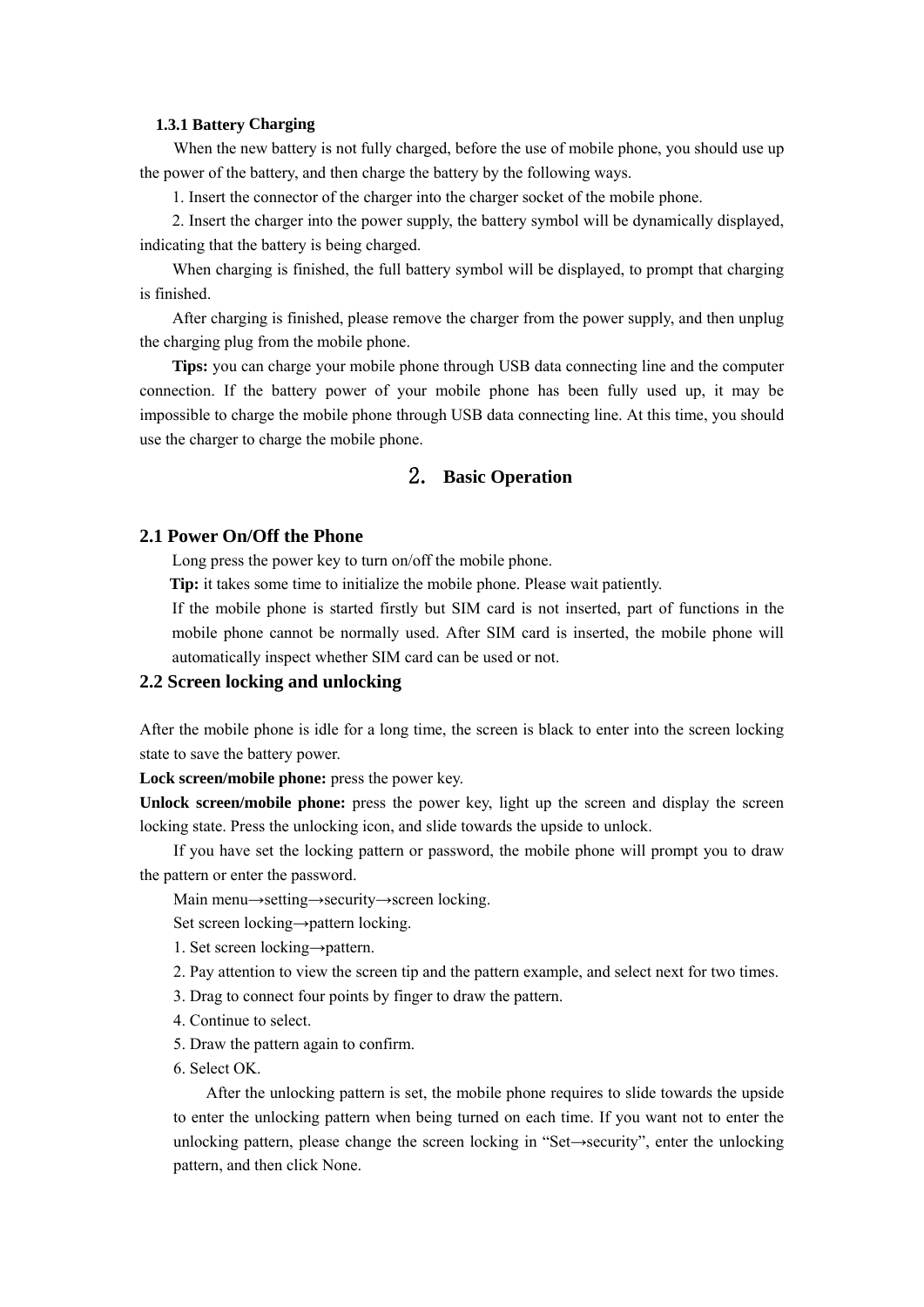Set screen locking→password.

1. Set screen locking→password locking.

2. Enter four characters at least.

3. Continue to select.

4. Enter the character password again to confirm.

5. Select OK.

After the password is set, the mobile phone will require to slide towards the upside to enter the unlocking password when being turned on each time. If you want not to enter the unlocking password, please change the screen locking in "Set→security", enter the unlocking password, and then click None.

**Note**: the steps for setting PIN screen lock mode are the same as the above-said steps.

#### 2.3 **Touch methods**

You can operate the mobile phone by the following methods (please press the corresponding function keys by finger pulp).

#### 2.3.1 **Press:**

You can select one icon or option through the press function in the display screen. If under the main menu, click Information to enter to browse all SMS/MMS and other information.

#### 2.3.2 **Click and press:**

You can view more menu options through Click and press. For example, when you click and press a number in the contact detail interface, a pop-up menu will be opened, and you can execute some option functions in the menu.

#### 2.3.3 **Scroll:**

Press the scroll bar, and then dray upwards or downwards. For example, when you browse the contact list, a scroll bar will be popped up on the right. Drag the scroll bar to facilitate to search the contacts.

#### 2.3.4 **Drag and drop:**

Press an item by finger, and then drag the finger to move the item.

#### 2.3.5 **Double click:**

When viewing the photos or web pages, click quickly for two times by finger to zoom in or out.

#### 2.3.6 **Quick slide**

When you select the contact in the list through the scroll bar, the quick slide of the touch screen can be rapidly realized.

When you quickly slide a long column of contacts, click the screen to stop sliding.

**Warm tips:** to avoid scraping the touch screen, do not use the sharp tool.

Forbid the touch screen to contact with other electric devices. Mute discharge will cause the failure of touch screen.

To better use the touch screen, remove the protective film of the touch screen before using the mobile phone.

#### 2.4 **Query of IMEI number**

1. Main menu→Set→About mobile phone→Status message.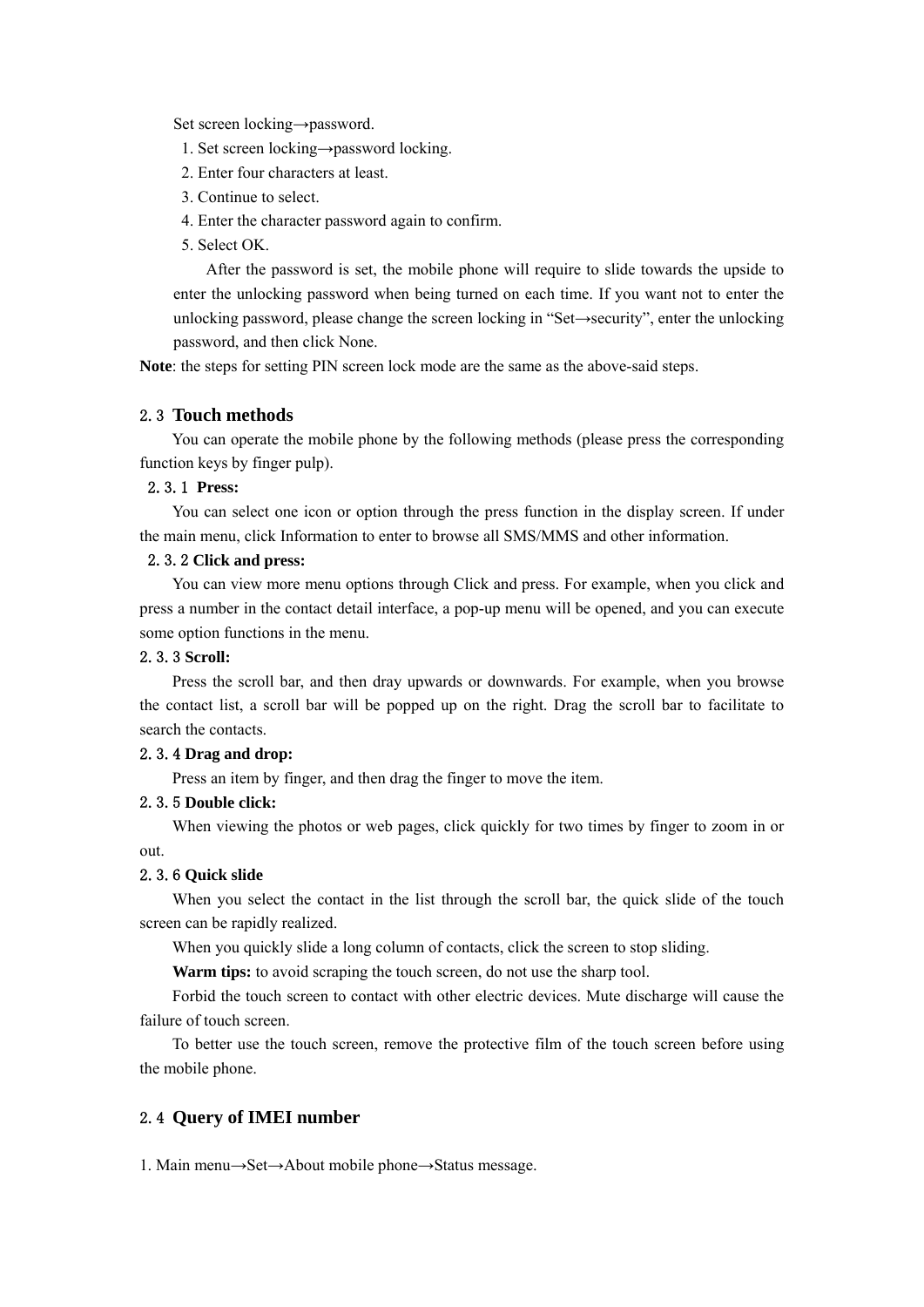View IMEI number in Status message.

2. Enter "\*#06#" in the dial pad to query IMEI number.

#### 2.5 **Main Keys**

| <b>Key</b>      | <b>Definition</b>                                     |  |
|-----------------|-------------------------------------------------------|--|
| <b>HOME</b> key | Return to home screen                                 |  |
| Task<br>Manager | <b>Enter to Task Manager</b>                          |  |
| Key             |                                                       |  |
| Return key      | Return to the previous screen                         |  |
| Power key       | Turn on/off, sleep, wake up, long press 10 seconds to |  |
|                 | re-boot.                                              |  |
| Volume Key      | Adjust the volume and press the "volume" key on the   |  |
|                 | camera interface to photograph (No wake-up function). |  |

#### 2.6 **Screen sleep and wake-up**

1. To save the power and prevent the unexpected screen touch from starting the program, or when cleaning the screen, press the power key to enable the screen to sleep. Press the power key again to wake up the screen.

2. To change the time when the mobile phone automatically enter into the sleep mode, enter Set→Display→Sleep.

#### 2.7 **Main screen**

The main screen can be scrolled on the left and right, the applications such as shortcut and widget can be customized and added.

#### 2.7.1 **Add items to main screen**

Customize the main screen by adding applications, widgets, folders and shortcut keys for applications or items.

#### 2.7.2 **Move items on main screen**

- 1. Click and press the item to be moved.
- 2. Drag the item to the required location after being selected.

#### 2.7.3 **Delete items from main screen**

- 1. Click and press the item to be deleted.
- 2. Drag the item to delete.

#### 2.8 **WLAN setting**

Main menu→Set→WLAN

·**WLAN:** turn on or off WLAN function.

·**Network notification:** set the mobile phone as "Notify the user if there is an open network nearby".

·**WLAN network:** search surrounding wireless networks:

1. Press Set→WLAN.

2. Select and turn on WLAN. The mobile phone will scan and search the available WLAN network and list the found WLAN network names in the WLAN network list.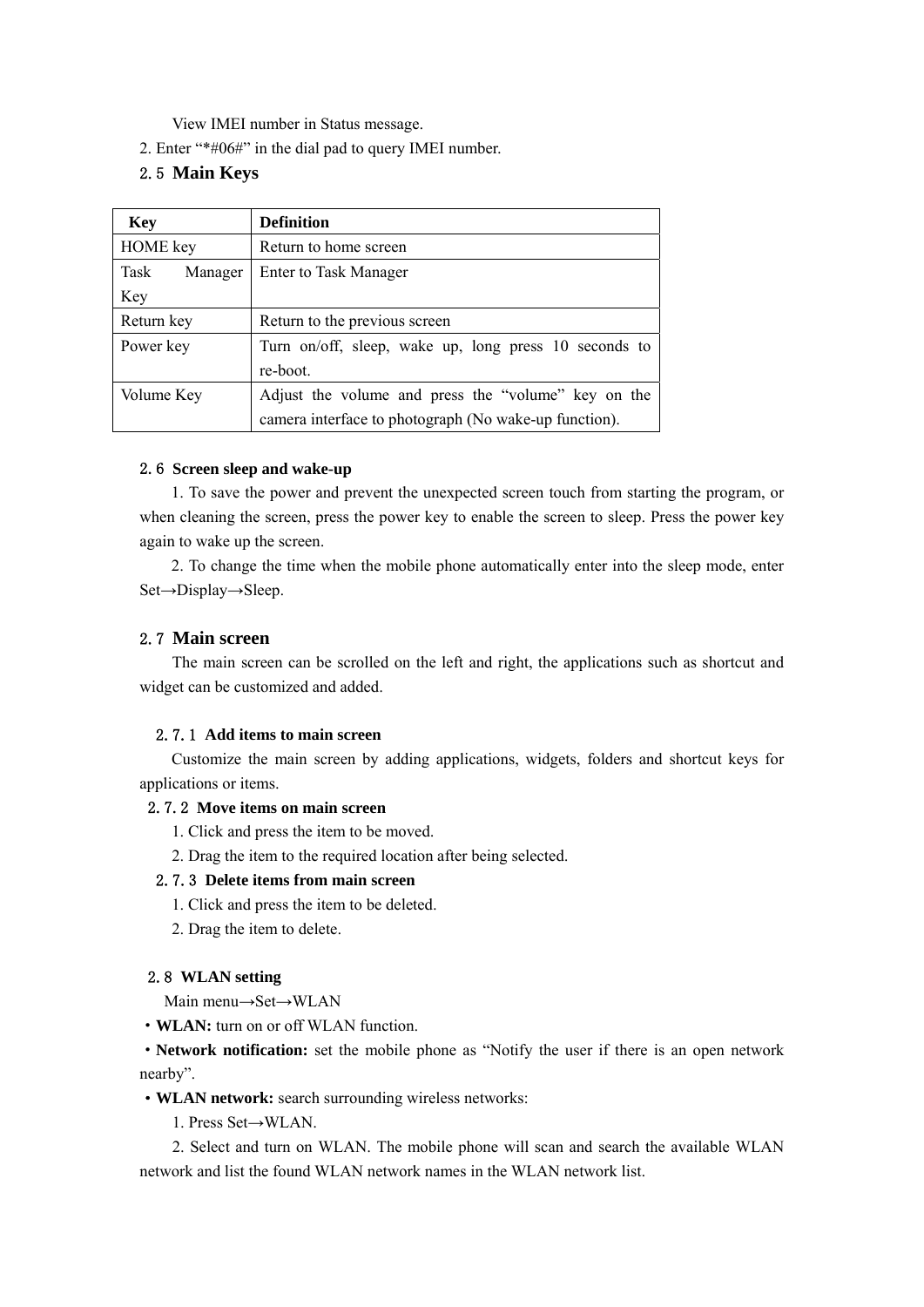3. Click and press a network to connect.

4. If the network is protected, the system will prompt to enter the password. Consult the network service provider or administrator for concrete details.

#### 2.8.1 **Delete WLAN network**

You can make the mobile phone not store the remembered WLAN network details.

- 1. Turn on WLAN function.
- 2. Click and press the connected network name in the WLAN setting screen.
- 3. Click in the opened WLAN dialog box to cancel the stored.

#### 2.9 **Phone Operating Status**

| 36 | signal<br>3G<br>network<br>strength | Down Load                              |
|----|-------------------------------------|----------------------------------------|
| L  | GSM network using                   | Full battery power                     |
|    | Battery charging                    | Mute Mode                              |
|    | WLAN signal strength                | Open<br>the<br>portable<br><b>WLAN</b> |
|    | Headset is plugged in               | Off-line mode                          |
| ŧ  | New Message                         | Alarm clock is set                     |
|    | Calling                             | Missed Call                            |

#### 2.10 **Management notice**

The top status column of the home screen shows new messages, emails, calendar events, alarm clock, and the on-going activity (e.g. calling).

#### 3. **Dial**

#### 3.1 **Dial pad:**

Main menu→Dial or click dial key

3.1.1 Click and press the keys on the dial pad to enter the phone number.

If you enter the wrong number, click  $\overline{X}$  to clear the figures one by one; if you want to clear

the whole number, long press  $\left|\mathbf{x}\right|$ .

To dial an international call, long press 0 key to enter the international connection code "+".

3.1.2 Click and press the dial key under the dial pad to dial the number you enter.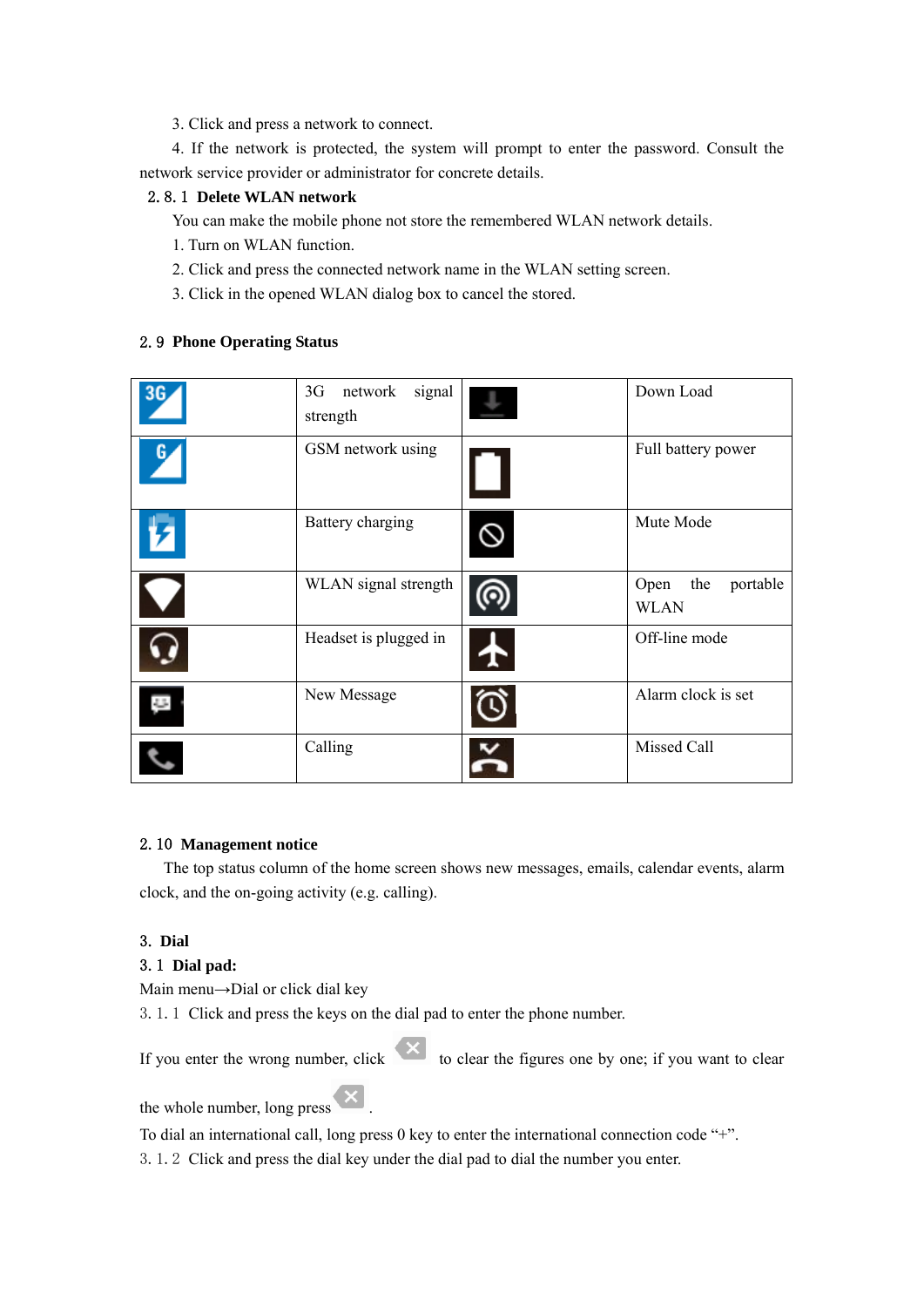#### 3.2 **End a call**

Click or click and press Hang up to end a call.

#### 3.3 **Answer or Refuse to answer a call**

When you receive a call, the relevant incoming information will be displayed on the screen. If you have a missed call, you will receive a notice.



Slide the icon on the incoming call interface to to answer the call  $(\text{drag the})$ 



screen lock controller rightward to answer the call if the screen is locked).

Note: Press the drive-by-wire button of the earphone to answer the call if the earphone is fit into the phone.



call.

#### 3.4 **Refuse via message**



and send a message of refusal reason.

#### 3.5 **Hold a call**

Click the wait icon during the call.

#### 3.6 **Mute during call**

Click Mute icon during the call.

#### 3.7 **Switching between current calls**

Get through 2 calls, and then click the call interface.

#### 3.8 **Call options**

You can execute the following operations during the call:

- 1. Click Hands-free to use the loudspeaker of the mobile phone.
- 2. Click Bluetooth to use Bluetooth device.

**Tip:** before the use of this function, please be sure that the mobile phone has been bound with Bluetooth audio device and the connection is established.

- 3. Click the dial pad to enter the figures.
- 4. Click Add Call to add a new call.
- 5. Click Call Recording to record the call.

#### 3.9 **Call records**

The call records include your all dialed calls, received calls or missed calls.

Main menu→Dial→Call records

1. Press the right item, and click the "Call Back" at the bottom to call back.

2. Press the right item, and click the "Details" at the bottom to see the details of the number and do other work.

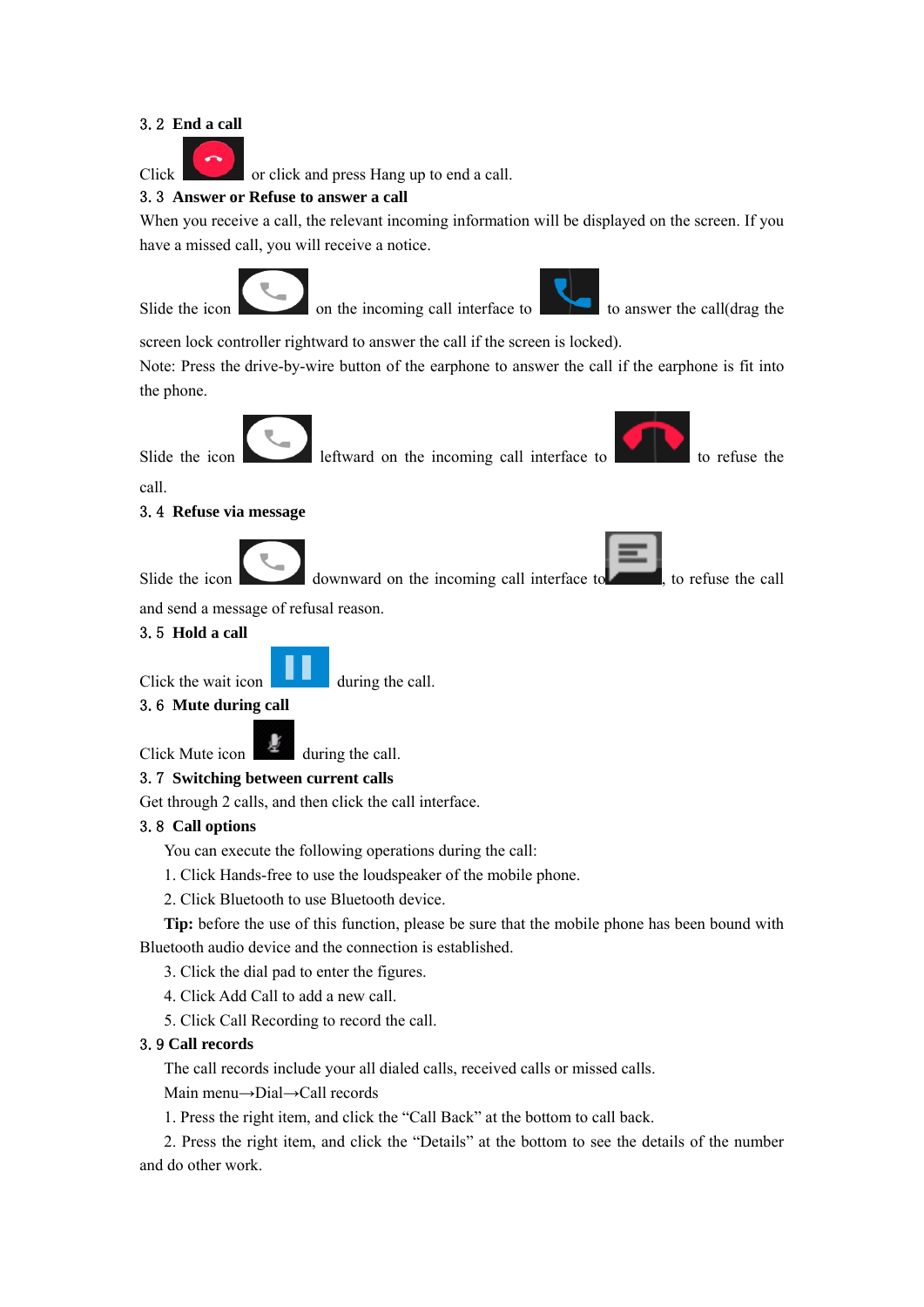3. Press the right item, and click the "IP Dial" at the bottom, you can input the number prefix manually, then select any number to IP Dial directly.

4. Press Menu→Remove call records to remove the list of call records.

#### **3.10 Make an emergency phone call**

**Notes:** your network service supplier has set one or more emergency numbers. There are different emergency call numbers in different countries, so the emergency call numbers of your mobile phone will not be valid in all regions. The emergency call may not be dialed due to the impact of network, environment or interference accidents.

Main menu→Dial (if the mobile phone has been locked, click Emergency Call).

1. Enter the emergency call number.

2. Click the dial icon to dial the emergency call.

### **4. Contacts**

Create and manage the list of personal or company contacts stored in the mobile phone or SIM card. Contacts can be used for creating and deleting the contacts, etc.

#### **4.1 New contact**

Main menu→Contacts, click New Contact icon to pop up New Contact, and select Phone or SIM card to create the contact.

Enter the contact name and its relevant information, and then click Finished.

#### **4.2 Backup Contacts**

Main menu→Contacts→Press the option menu on the right upper corner→Import/Export→Pop up import/export contact box, select to be exported to SD/SIM card, and determine to export.

**Note**: Backing up contacts requires memory card in the phone.

#### **4.3 Edit or delete contact**

Main menu→Contacts

Click the required contact, press edit key to modify the contact, and then click OK on the upper left corner.

Click the option menu on the upper right corner→delete to delete the selected contact, and click OK to confirm to delete this contact.

#### **4.4 Add contact into list of favorites**

You can add the frequently used contacts into the list of favorites.

- 1. Open your contact program.
- 2. Click to enter the contact details interface.
- 3. Click the star icon to add to favorites.

#### **4.5 Delete favorite contact**

Main menu→Contacts→Favorites

Open the Favorite enter the contact details screen, and click the five-pointed star icon, to delete the contact in the Favorite.

#### 4.6 **Use contact group function**

Contact groups include the groups you create. You can add members to these groups.

4.6.1 View groups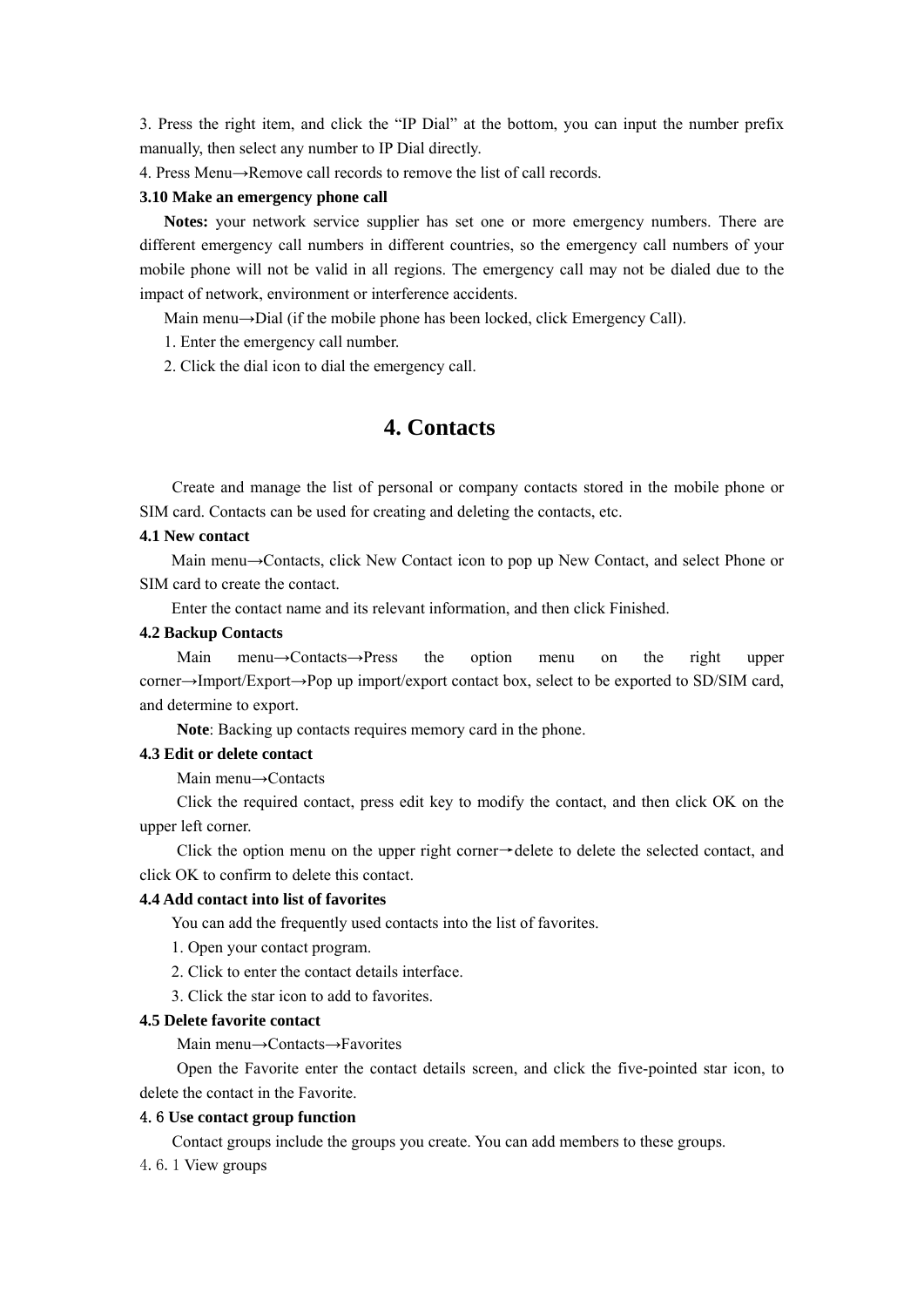- 1. Click the Contacts on the main menu interface and enter the contact list.
- 2. Click group label on the top right to enter the contact groups interface to view or manage your groups.
- 4.6.2 Add group
	- 1. Open the contact group interface.
	- 2. Click the group icon in the upper right corner-Add Group to add group.
	- 3. Name the group and click OK.
- 4.6.3 Add members to a group
	- 1. Enter the contact groups interface.
	- 2. Click the group name and view the group members.
	- 3. Click the icon in the upper right corner, select to revise, add members and directly input or enter the address book to select "Add contacts".
	- 4. Select the contacts to be added and click OK.
- 4.6.4 Delete group
	- 1. Open the contact groups interface.
	- 2. Click the group name, click the icon in the upper right corner, and delete the group (the Menu presents only after the user customizes the group).
- 4.6.5 Edit group
	- 1. Open the contact groups interface.
	- 2. Click Menu→Modify on the group details interface to modify or edit name.
	- 3. Rename the group, and click OK.
- 4.6.6 Search contact
	- 1. Open the contact list.
	- 2. Click the search icon for searching.
	- 3. Enter the name of the contact to be searched.
	- 4. Click the searched contacts to view the details.

#### **5. Message**

You can send and receive the SMS or MMS including the multimedia file.

#### 5.1 **SMS**

Main menu→Message

#### 5.1.1 **Send SMS**

1. Open the Message and view the message list.

2. Click the Create Message icon at the lower right corner of the screen to write a new message.

3. Enter the phone number of the receiver into the receiver box, or select receiver from the contacts list by clicking the icon on the right.

4. Click the Enter Message box to enter message.

5. Click Send icon to send the message.

#### 5.2 **MMS**

#### 5.2.1 **Create and send MMS**

1. Open the Message and view the message list.

2. Click the Create Message icon at the upper right corner of the screen to write a new message.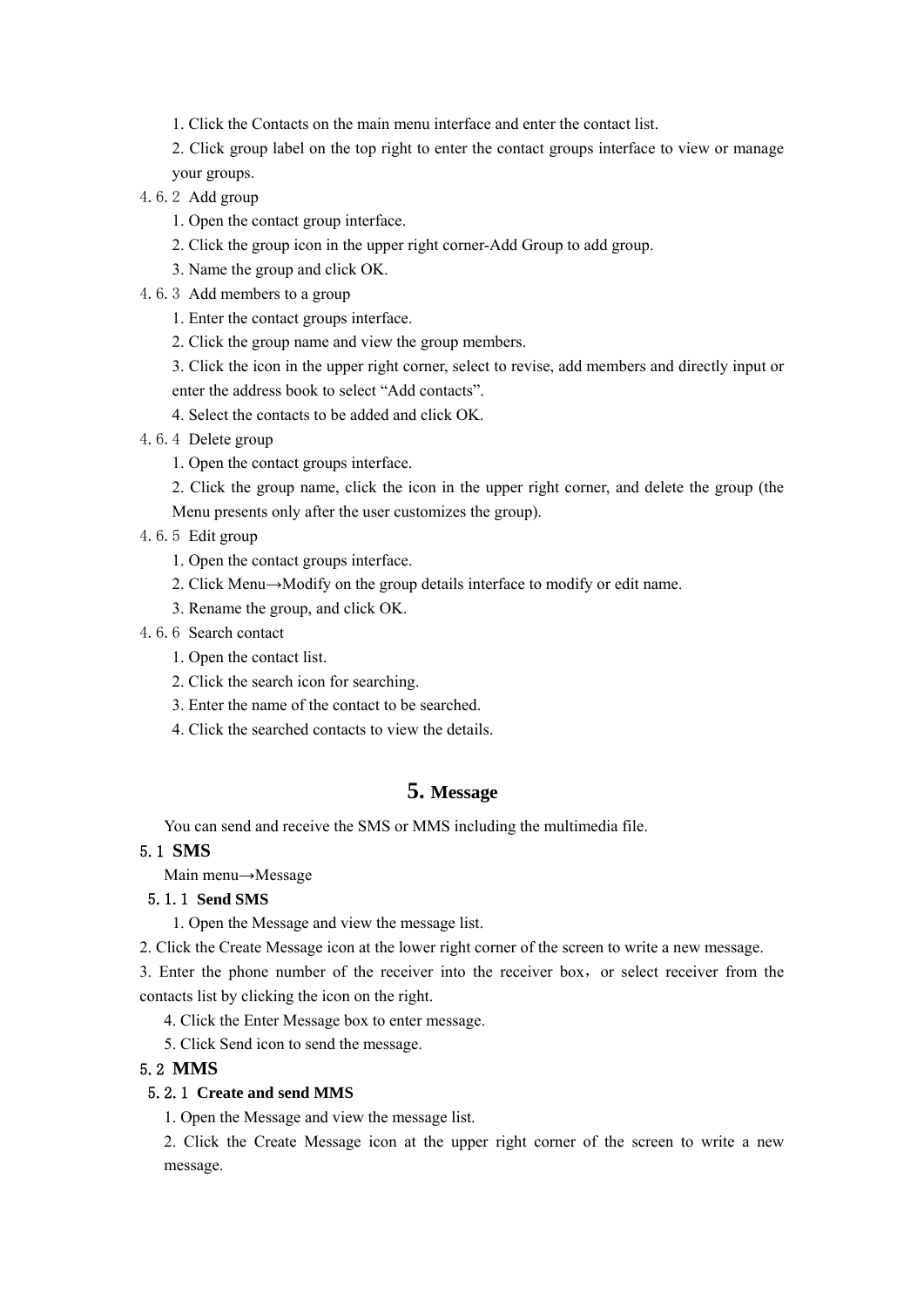3. Enter the phone number or email address of the receiver into the receiver box, or select receiver from the contacts list by clicking the icon on the right.

4. Click the Enter Message box to enter message.

5. Press menu key→Add Theme, to add message theme.

Note: A SMS will change into a MMS automatically upon a theme, attachment, etc. are added. Conversely, a MMS will change into a SMS automatically upon the theme, attachment, etc. are deleted.

6. Press the icon to choose required attachment.

7. After finishing writing a message, click to send it.

#### 5.2.2 **Read and reply message**

1. Click a message to open and view the message session.

2. If it is necessary to reply message, you only need to enter the reply content in the text input area below after opening the message.

#### 5.3 **View message details**

- 1. Open the Message and view the message list.
- 2. Directly click the message to be viewed to open it.
- 3. Press and hold the message of which the details need to be viewed.
- 4. Click Menu→Message Details from the popping Message Options bar.

#### 5.4 **Transfer Message**

- 1. Open the Message and view the message list.
- 2. Directly click the message to be transferred to open it.
- 3. Press and hold the message to be transferred, and click Menu→Message Details from the

popping Message Options bar.

#### 5.5 **Delete Message**

#### 5.5.1 **Delete all messages from and to a contact**

- 1. Open the Message and view the message list.
- 2. Press and hold the messages.
- 3. Click the Deletion button.

**Note**: another method:

1. Open the message list, press the icon in the upper right corner, and select "Delete All Messages".

#### 5.5.2 **Delete a message**

- 1. Open the Message and view the message list.
- 2. Directly click the message to be deleted to open it.
- 3. Press and hold the message to be deleted.
- 3. Select the delete from the popping message options bar.
- 4. Click OK from the popping dialogue box.

#### 5.5.3 **Change message settings**

- 1. Open the Message and view the message list.
- 2. Click the icon at the upper right corner->Set to set any item.

### 6. Email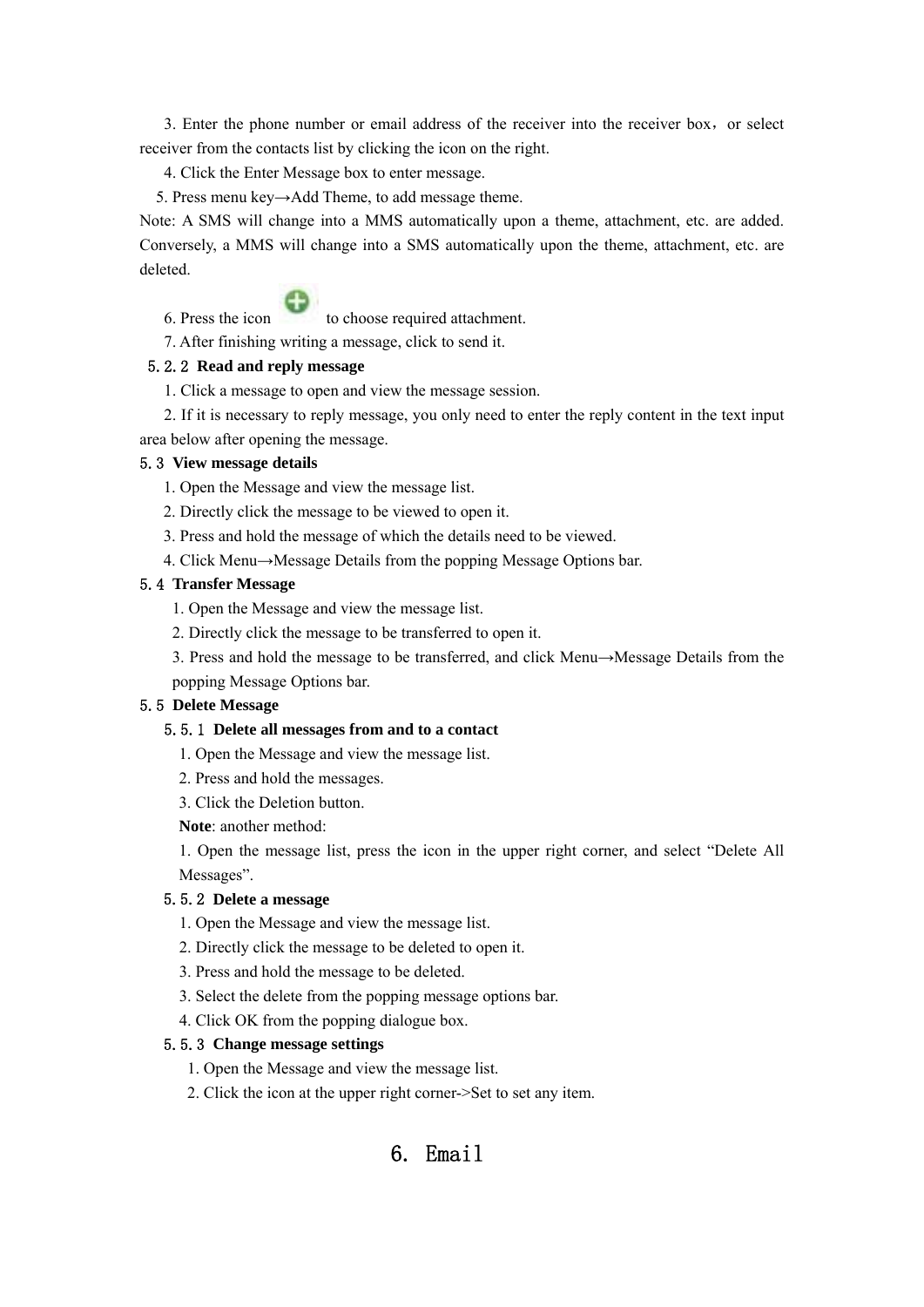You can read and send email conveniently via the phone. The "Email" with a built-in guide can make your email service settings very easy.

#### 6.1 **Set your email account**

。You need to set your email account when using the email function first time.

- 6.1.2 Click Email on the main menu interface to open it and set your email account.
- 6.1.3 Enter your email address and password, and click Next button. Then the system will connect with the server and inspect the server settings automatically, or you can manually set the server.
- 6.1.4 Set email check frequency, default account, email notify, etc., and click Next button.
- 6.1.5 Name your email account and set the name showing to other email receivers, and click Next button.

6.1.6 The system will synchronize the settings with the mail server you set. Then your email will present on your phone.

#### 6.2 **Read email**

6.2.1 After setting email account, Click Email to enter the Inbox.

can open the notice panel, and click the new email to read it.

6.2.2 Click the email to be read, the very email will then be opened and presented in the screen, with addressor, theme etc. shown, and the email contents shown below. Note: when receiving a new email, the status column also notifies you of the email. You

#### 6.3 **Edit and send email**

- 6.3.1 Click Email from the main menu to enter the Inbox.
- 6.3.2 Click the creation icon at the right bottom corner.
- 6.3.3 Enter the receiver, or click the rightmost addressee icon in the receiver bar to add CC or BCC email address.
- 6.3.4 Click the Theme to enter the theme of the email.
- 6.3.5 Click Content to enter the email content.
- 6.3.6 Click the attachment icon on the menu→Add Attachment, to add any photo, video, audio and/or other document as the attachment of the email.
	- 6.3.7 Click the send icon on the upper right of the screen to send the email.

#### 6.4 **Add signature to email**

- 6.4.1 Click Email on the main menu, to enter the Inbox.
- 6.4.2 Click the upper left icon->Set.
- 6.4.3 Click the email account you have set.
- 6.4.4 Click Signature.
- 6.4.5 Enter your desired signature and click OK.

#### 6.5 **Add email account**

- 6.5.1 Click Email on the main menu, to enter the Inbox.
- 6.5.2 Click the upper left icon->Set->Add account.
- 6.5.3 Then you can add new email account. For details, see Set Email Account.

#### 6.6 **Edit email account**

- 6.6.1 Click Email on the main menu, to enter the Inbox.
- 6.6.2 Click the upper left icon->Set

6.6.3 Click the email account you have set to edit it, for General Setting, Notice Setting and Server Setting.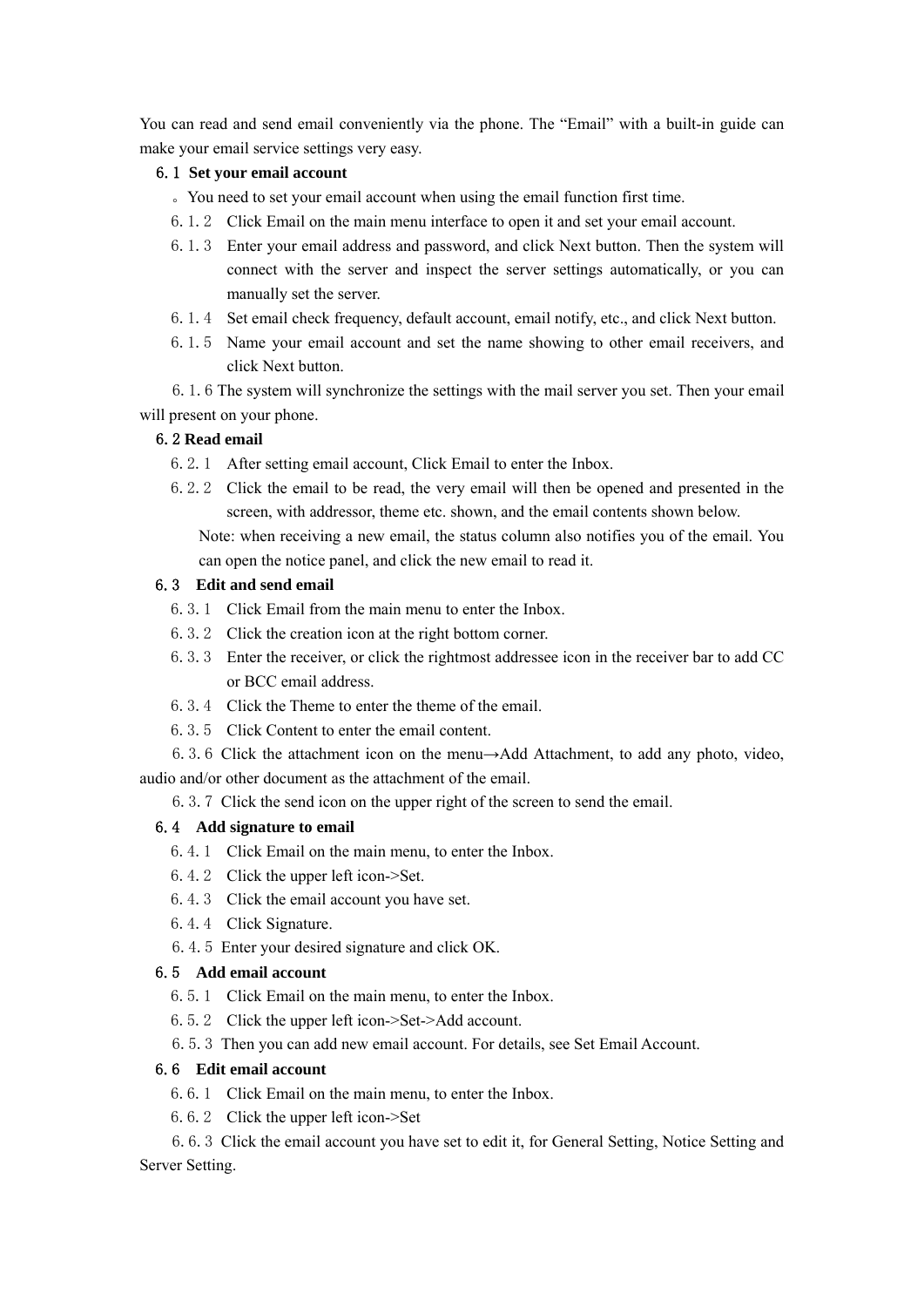### **7. Chrome Browser**

You can use the browser to view the web pages or search relevant information on the Internet.

Note: 1. Your mobile phone can be enabled to visit the network and the network-based applications through the browser. If required, please contact your network service provider for advice on how to connect.

2. As the relevant data traffic cost must be generated when the browser is used, please contact your network service provider for specific charges.

Main menu->Chrome browser

1. When you enter the Chrome browser for the first time, enter the "Welcome to use Chrome" interface. Once the application is used, it means that you agree to and have the right to use the "service terms" and the "privacy statements" of Chrome. As required, check "Send usage statistics and crash reports to Google so as to help us to perfect Chrome". Select "Accept and Continue" to continue.



2. Enter the "Set Chrome" interface and add an account so as to obtain all tabs opened at present, saved bookmarks, histories and other settings on your equipment. If no Google account is applied, you can also directly click "No, thanks" to continue.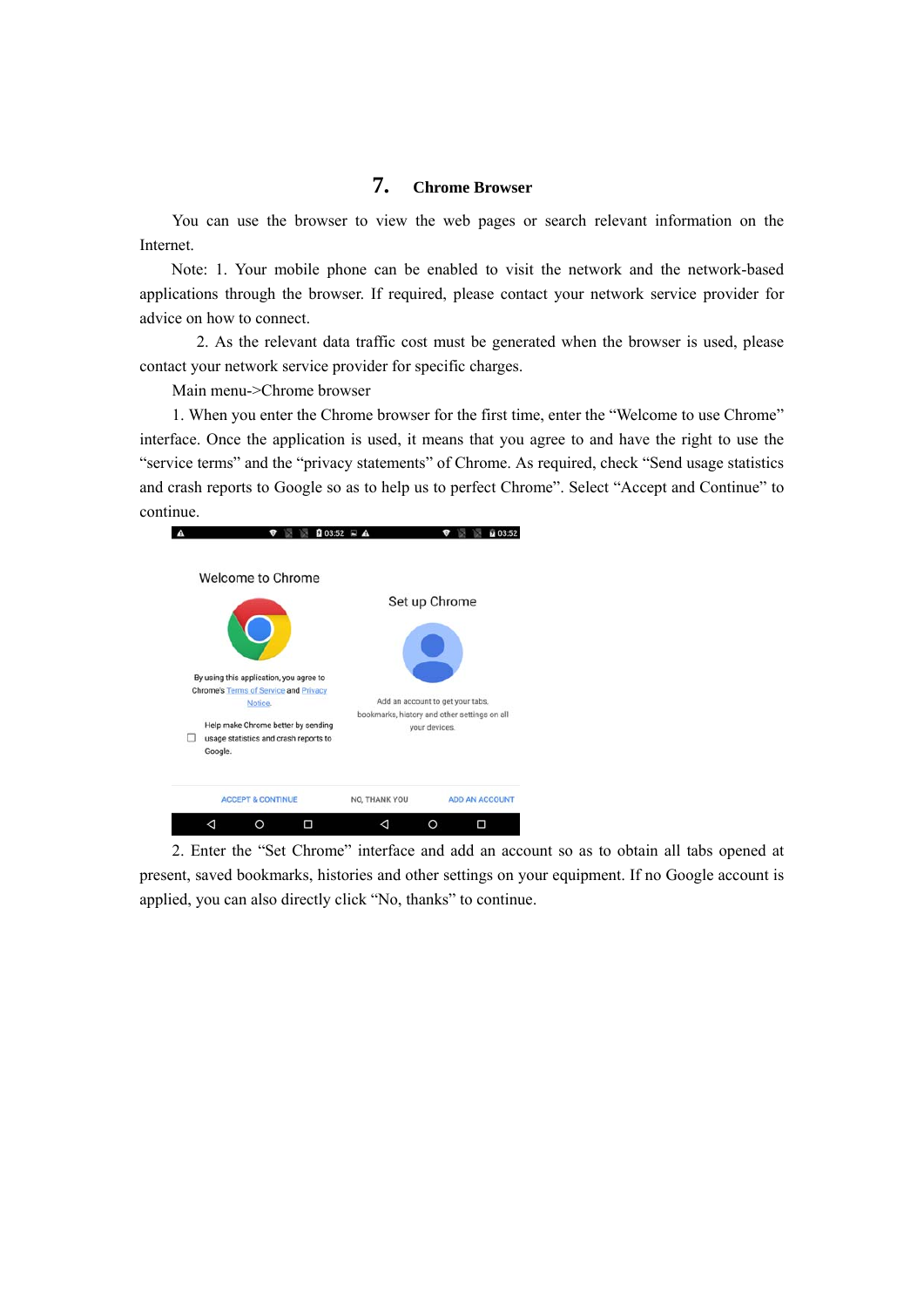

closed recently as well as information related to other equipments. Note, please log in Chrome for the other equipment.

4. Click on the right of the search bar and open the option bar. The icons

 $\rightarrow$ 

performing feedback and the like.

☆  $\mathcal{C}$  at the top of the option bar are to open the web page which has been closed and exited just now, add the new bookmarks and refresh the current web page respectively. There are the operations of opening the new tabs, open the new stealthy tabs, the saved tabs, the recently-opened tabs and the histories, sharing, printing, searching in the web pages, adding to the home screen, requesting to switch to the desktop web site, setting, helping,

### **8. Music**

You can enjoy music saved in your phone or SD card via the music player.

#### **8.1 Copy audio document to your phone**

- 1. Connect your phone with computer via USB cable.
- 2. When USB setting interface pops on your phone, select mount SD card.
- 3. Copy the audio document to SD card via your computer.
- **8.2 Open the music library**
- **8.2.1 Open and view the music library**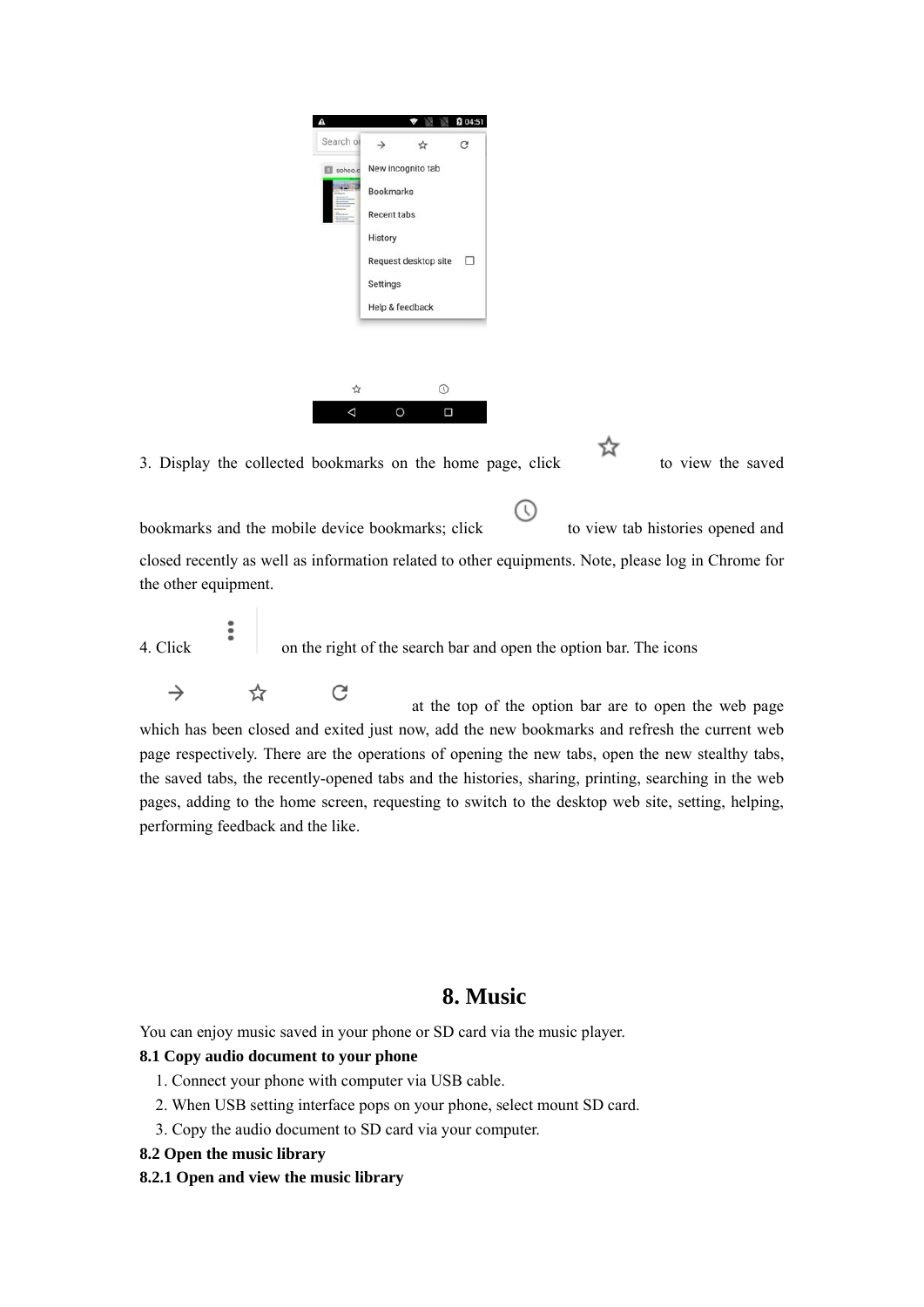Click Music in the main menu, then the system will automatically scan audio documents in your phone. Scanned audio documents will be displayed in the list. After opening the music application, you can see 4 labels, musician, album, songs and playlist.

By pressing any view mode on the music interface, you can open the music list in various modes.

#### **8.2.2 Delete songs from SD card**

- 1. Open the music application and view audio document list.
- 2. Press and hold a song.
- 3. Select Delete from the popping window.
- 4. Click Ok in the opened dialogue box.

#### **8.3 Open music document**

#### **8.3.1 Play music**

- 1. Open the music application and view audio document list.
- 2. Click Musician/Album/Songs/Playlist screen, to find the music document to be played.
- 3. Click the music document to play it.

#### **8.3.2 Add a song to ringtone list**

Press and hold the song in the music library. Click Add to Ringtone List in the opened menu (only applicable for Songs, Play List).

Or click the Menu button-> Add to Ringtone List when playing songs.

#### **8.4 Use the playlist**

You can create a playlist, to put your music documents into the songs set, in order to play songs in the order you set or in a random order.

#### **8.4.1 Create playlist**

- 1. Open the music application and view audio document list.
- 2. Select the music documents to be added to the playlist, press and hold it until a shortcut menu pops up.
- 3. Click Add to Playlist.
- 4. Click Create Playlist.
- 5. Name the new playlist.
- 6. Click Save, and then the playlist is finished, with the selected music documents in it..

#### **8.4.2 Add songs to playlist**

1. Open Music, select the songs tag screen.

2. Select the music documents to be added to the playlist, press and hold it until a shortcut menu pops up.

3. Click Add to Playlist.

4. Select the target playlist.

#### **8.4.3 Remove a song from playlist**

- 1. Open Music, select the songs tag screen.
- 2. Click the playlist and view the songs in it.
- 3. Press and hold the song to be deleted from the playlist until a shortcut menu pops up.
- 4. Click Delete from Playlist.

#### 8.5 **Play music**

Open the music library, and select your desired music to listen it; or press Menu button→Play

#### All.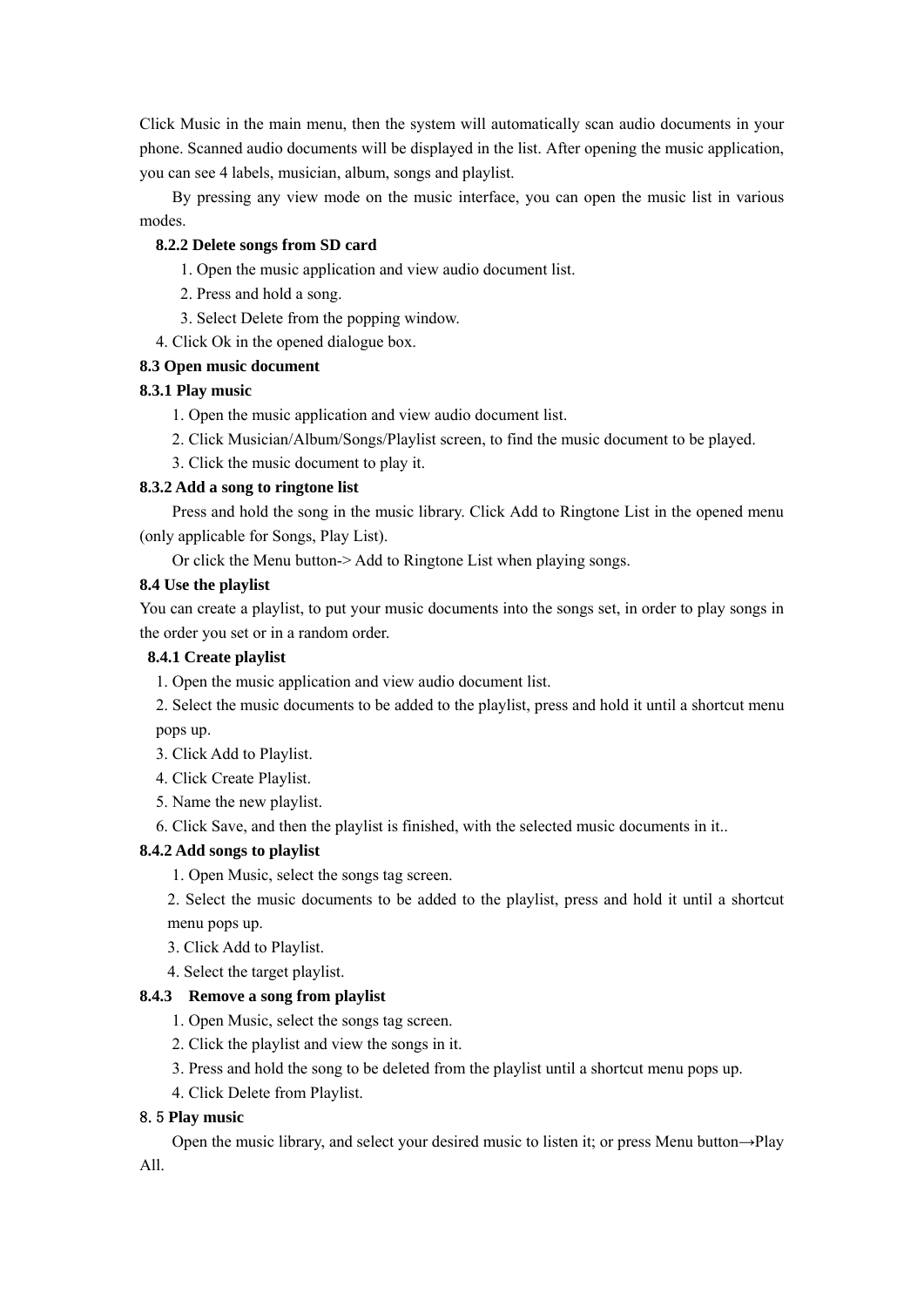| <b>Function</b>     | <b>Instruction</b>                         |
|---------------------|--------------------------------------------|
| Play/Pause          | <b>Click and Press</b>                     |
| Previous/next song  | <b>Click and Press</b>                     |
| Fast forward/Rewind | Press and hold                             |
| View playlist       | <b>Click and Press</b>                     |
| Shuffle             | <b>Click and Press</b>                     |
| Repeat              | <b>Click and Press</b>                     |
| Sound effect        | Click and Press                            |
| Sound effect        | Click and Press side volume key up or down |

#### 8.6 **Control buttons of the music player**

#### **8.7 Hide, activate and turn off the music player**

Press the home button can hide the music player, and using other application can continue you

music playing. Shown in the status column indicates the music player is playing songs. Sliding down the status column enables you to view the details. Pressing the song

name enables you to return to the music player interface. Pressing  $\left(\begin{array}{c} \prod \end{array}\right)$  enables pauzing of music playing, and pressing the home button enables you to return to the home screen.

### **9. Video**

You can open video documents to enjoy wonderful videos if any in your phone.

#### **9.1 View video**

Click Video button in the main menu interface to open the video library.

The Video application can show any video in SD card or your phone, including those shot by your camera or downloaded from internet or other devices.

#### **9.2 Play video**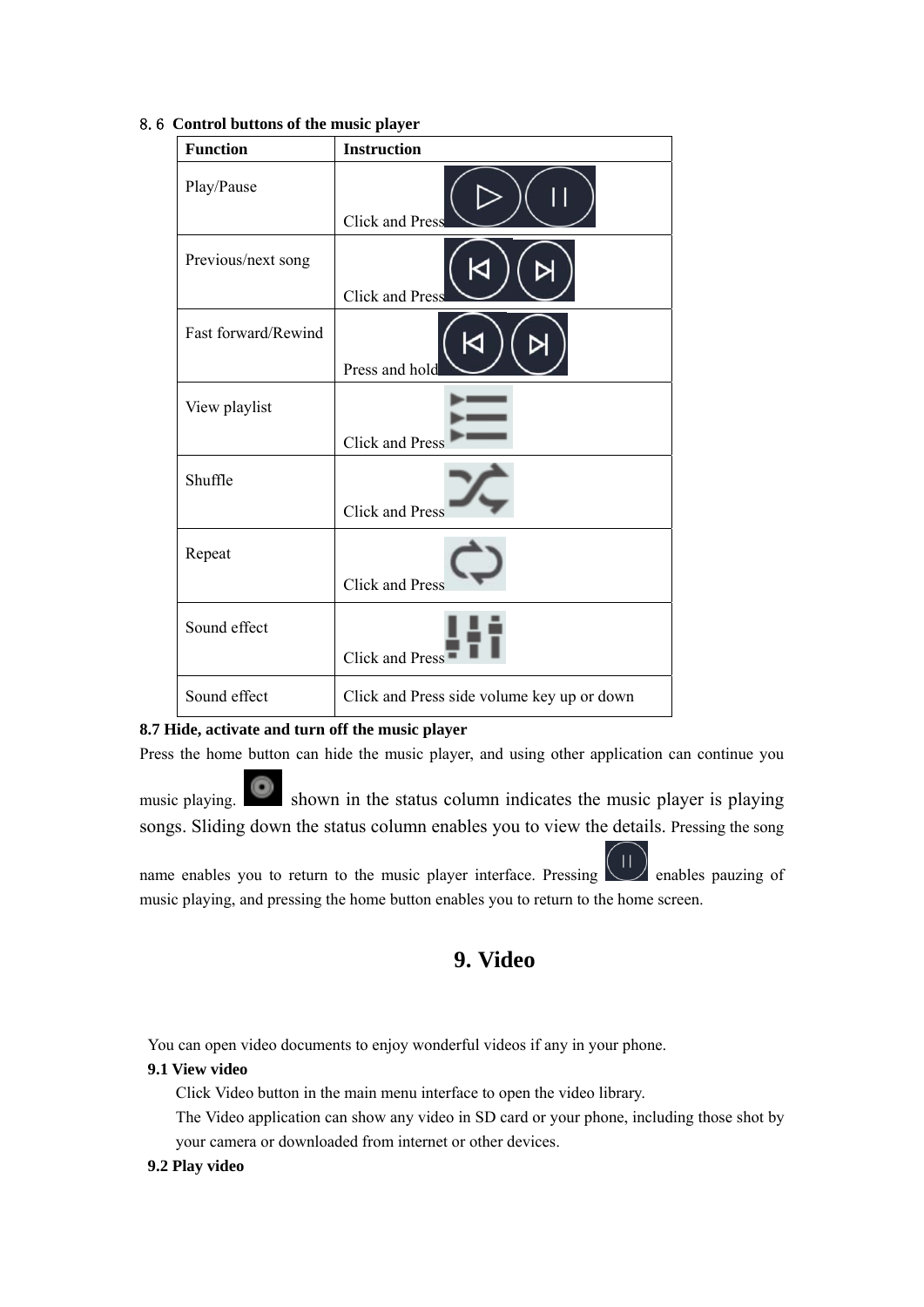Click Video button and view video list.

Click Video button and view video list.

#### **9.3 Share video**

Click Video button and view video list.

Press and hold a video, and select Share from the popping dialogue box.

### **10. Camera**

Your phone is installed with an 8 mega-pixel camera for shooting. You can take a picture of anything via the camera, and then set any picture as wallpaper or share pictures via message, Bluetooth, email, etc. The phone saves the pictures you take into external SD card and internal storage.

**Note**: in order to reach the best shooting effect, please clean the camera before shooting. Please respect rights and interests of others, and observe local laws, regulations and customs when taking a picture.

#### **10.1 Take picture**





1. On the main screen, tap into the application, and then click  $\frac{Gamma}{\text{cm}}$  to enter the camera viewfinder screen. You can choose various camera mode at the top of the icon, at the bottom right corner, you can choose the flashlight mode, and switch camera mode. Touch the preview area can be adjusted to focus. As shown in figure:



2. Camera mode is default. You can select  $\begin{bmatrix} 1 & 1 \\ 1 & 1 \end{bmatrix}$  from the bottom of the

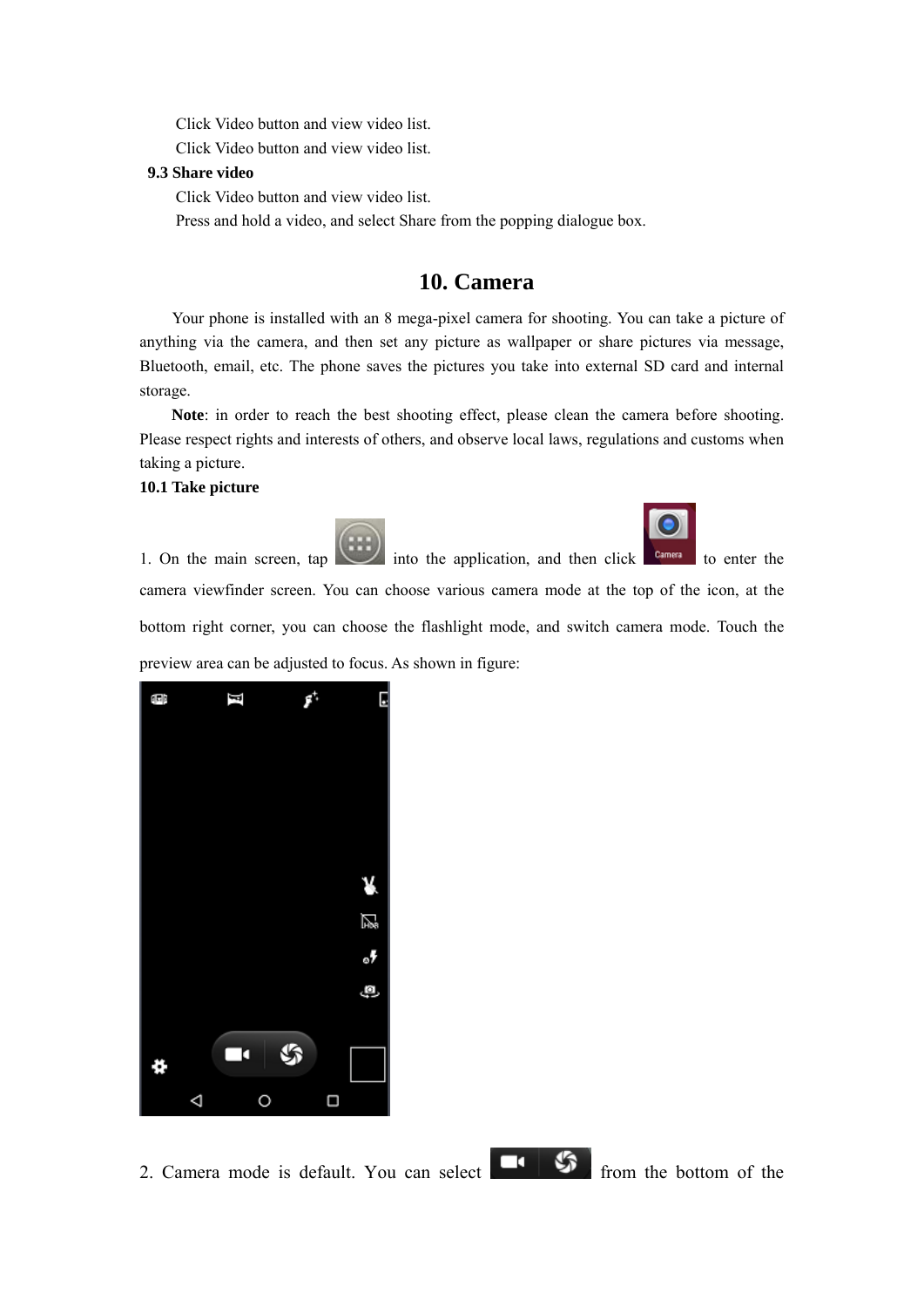screen to switch to shooting mode.

3. Aim the camera at the target location/object.

4. Click to take a picture.

Thumbnail of the latest photo you take is shown at the lower right of the screen. Press the thumbnail to view the photos.

- ·Press the Menu button, select Delete, to delete the photo.
- ·Press the Menu button, select Play Slides, to play your photos as slide show.
- ·Press the Menu button, select Edit, to edit photo.
- ·Press the Menu button, select **Rotate Left/Rotate Right**, to correct photo by rotation.
- ·Press the Menu button, select **Cut**, to cut photo.
- ·Press the Menu button, select **Set Photo as**, to set the photo as wallpaper and contact photo.
- ·Press the Menu button, select **Details**, to view details of the photo.
- ·Press the Menu button, select **Print**, to save photo into PDF format.

#### **10.2 Record video**

- 1. Camera, switch to the Camera Shooting.
- 2. Aim the camera to the target location/object.

 $\blacksquare$ Press to record video, and press to stop video recording and automatically save the recorded video.

3. Press the home button to shut off the camera, and return to the home screen.

The latest video thumbnail recorded is shown on the left of the screen. Press the thumbnail and then you can:

- ·Select **Share**, to share the video via message, Bluetooth, email, etc.
- ·Press the Menu button, select **Delete**, to delete the video.
- ·Press the Menu button, select **Prune**, to cut the video.

·Press the Menu button, select Mute, then the video will be saved into the camera and will be mute when being played.

·Press the Menu button, select **Details**, to view the details of the video.

#### 10.3 **Set camera mode**

Click to enter the camera setting mode, you can according to your needs for camera exposure, effects, shooting and other settings. As shown: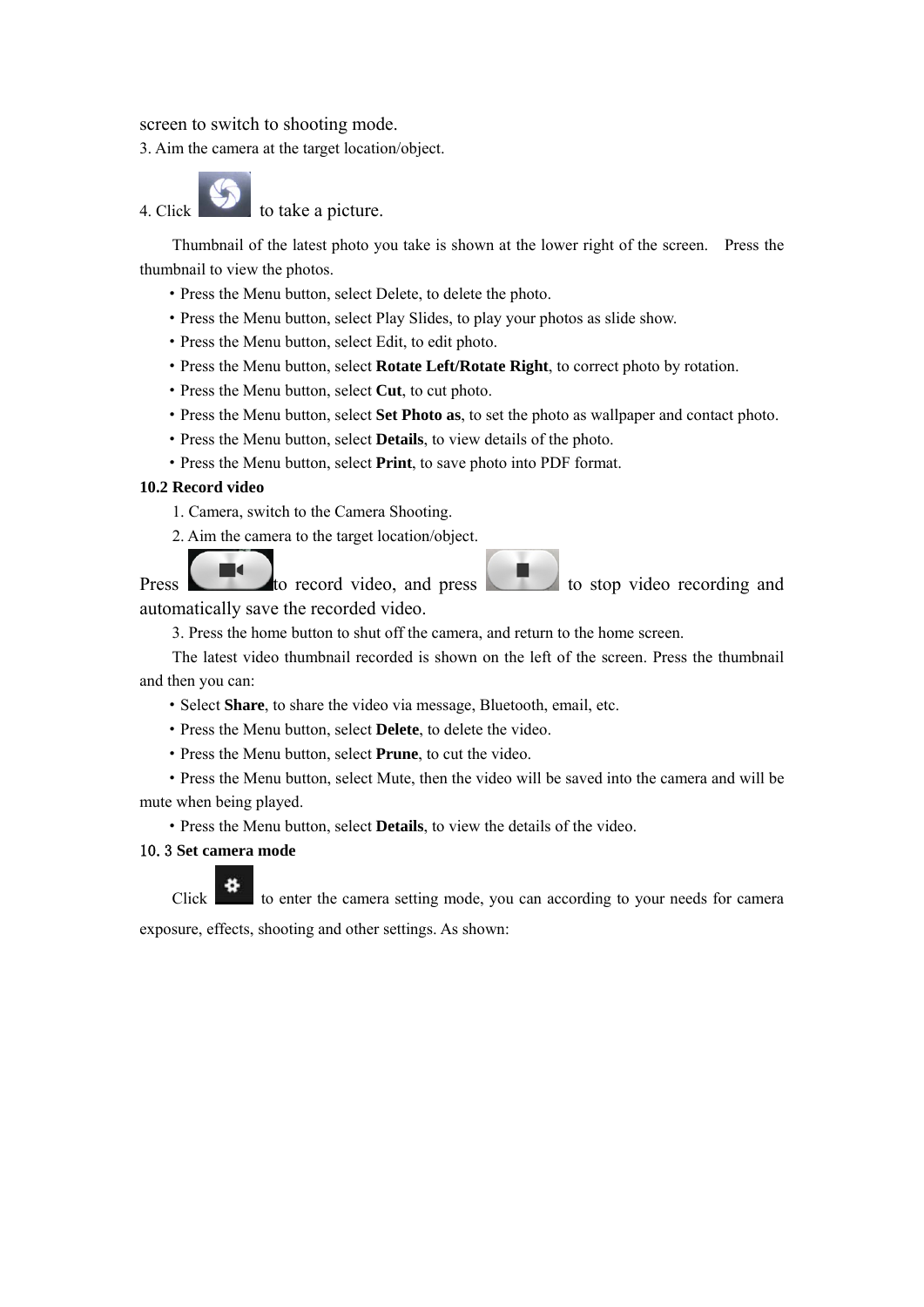| ō,<br>굨<br>п<br>귴<br>$\overline{O}$<br>$\blacksquare$<br>$\circ$<br>GPS location info<br>$\circ$<br><b>Face Detection</b><br>$\frac{4}{9} \frac{e}{e}$<br>Exposure<br>$\circ$<br>Smile shot<br>Color effect<br>Auto scene detection<br>$\circ$<br>⊡<br>Scene mode<br>Self timer |
|---------------------------------------------------------------------------------------------------------------------------------------------------------------------------------------------------------------------------------------------------------------------------------|
|                                                                                                                                                                                                                                                                                 |
|                                                                                                                                                                                                                                                                                 |
|                                                                                                                                                                                                                                                                                 |
|                                                                                                                                                                                                                                                                                 |
|                                                                                                                                                                                                                                                                                 |
|                                                                                                                                                                                                                                                                                 |
|                                                                                                                                                                                                                                                                                 |
| White balance<br>Ow<br>Continuous shot<br>40 shots                                                                                                                                                                                                                              |
| i,<br>the contract of the contract of<br>$\cdots$                                                                                                                                                                                                                               |

#### 10.4 **Set Camera Shooting Mode**

Click to enter the camera setting mode, you can according to your needs for camera exposure, effects, shooting and other settings. As shown:

|                     | ö | E       |
|---------------------|---|---------|
| EIS                 |   | $\circ$ |
| Microphone          |   |         |
| Audio mode          |   | Normal  |
| Time lapse interval |   | Э       |
| Video quality       |   | High    |
| N.                  | − |         |
|                     |   |         |

### 11. **Picture Library**

You can open the picture library to view your pictures album.

#### 11.1 **View picture album**

Click Picture Album from the main menu and view the picture album..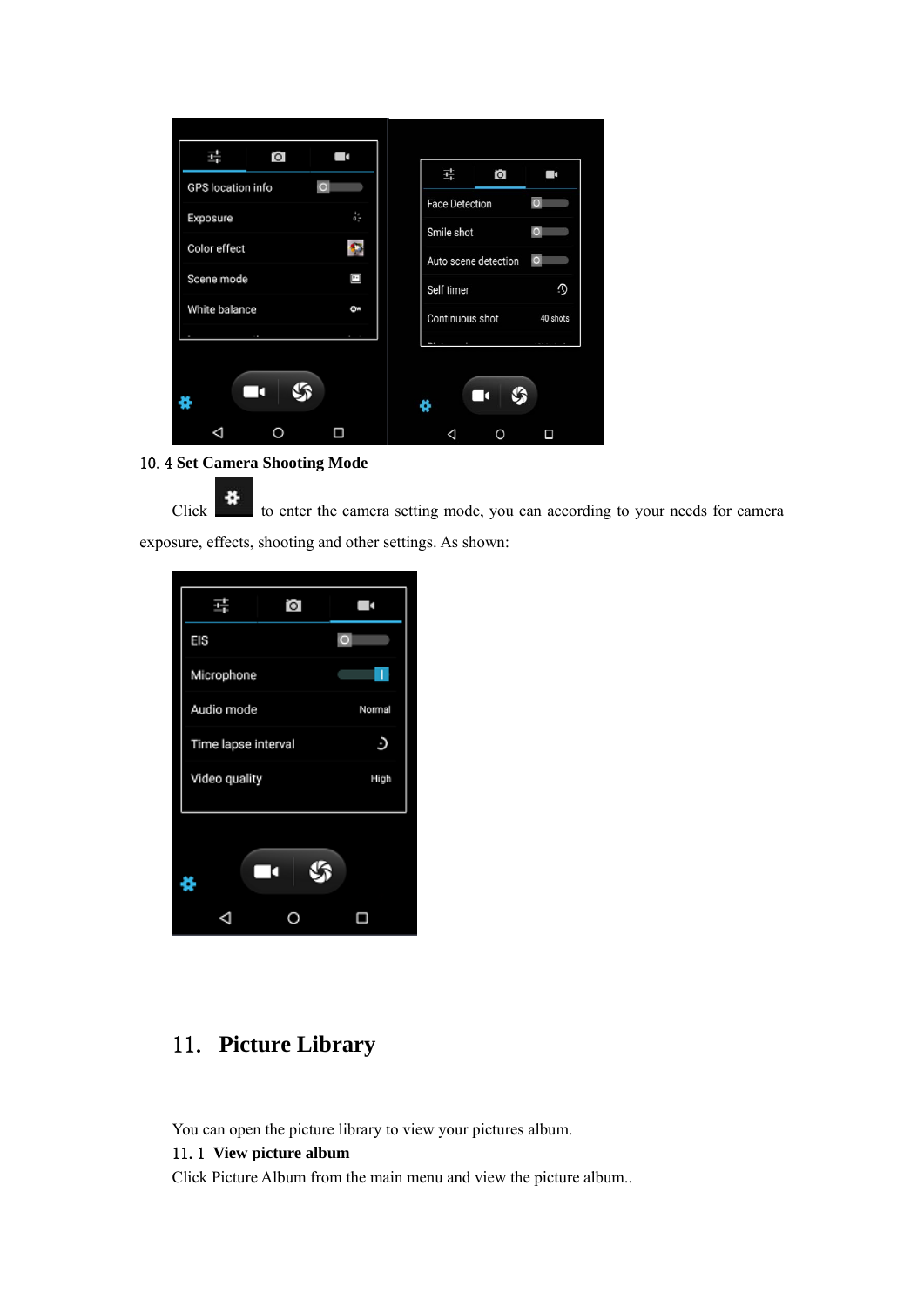The picture album can show pictures in SD card or the phone, including the pictures you take by the camera and download from internet or other devices.

#### 11.2 **Process pictures**

#### 11.2.1 **View and browse pictures**

1. Click the picture library to open it and view picture album.

2. Click an album in the list to open it, and then the pictures in the album will be shown in the thumbnail format.

3. Click a thumbnail to view it in large format.

#### 11.2.2 **Delete picture**

Click the Menu button->Delete, to delete the picture.

#### 11.2.3 **Play slides**

1. Open an album, and then the pictures in the album will be shown in the thumbnail format.

2. Click thumbnails in the album to view pictures.

3. Click Menu→Play Slides, to play all the pictures in the album in the form of slideshow.

#### 11. 2.4 **Edit**

Click the Menu button->Edit, to edit any picture.

#### 11. 2.5 **Rotate pictures**

Click the Menu button->Rotate Left, to rotate the picture 90 degrees to left..

Click the Menu button->Rotate Right, to rotate the picture 90 degrees to right..

#### 11. 2.6 **Crop picture**

Click the Menu button->Crop, to crop the picture.

#### 11. 2.7 **Set a picture to be wallpaper or a contact's photo**

1. Click the Menu button->Set the Picture to be.

2. Select Wallpaper in the popping window to set the picture to be standby wallpaper, and select the contact icon to set the picture to be the contact's photo.

#### 11.2.8 **Details**

Click the Menu button->Details, to view the picture size, manufacturer, shooting time, etc.

#### 11.2.9 **Print**

Click the Menu button->Print, to save the picture in the form of pdf.

#### 11.3 **Share picture**

1. Open the picture to be shared from the picture library.

2. Click the share icon on the upper right to share the picture with others via message, Bluetooth, email and other third party.

## 12. Other Applications

#### **12.1 Clock**

1. Enter the Clock from the main menu, and click the clock icon, to enter the clock setting interface.

2. Select the existing clock in the list to enter the editing interface, or click Add Clock at the bottom of the screen to enter the editing interface.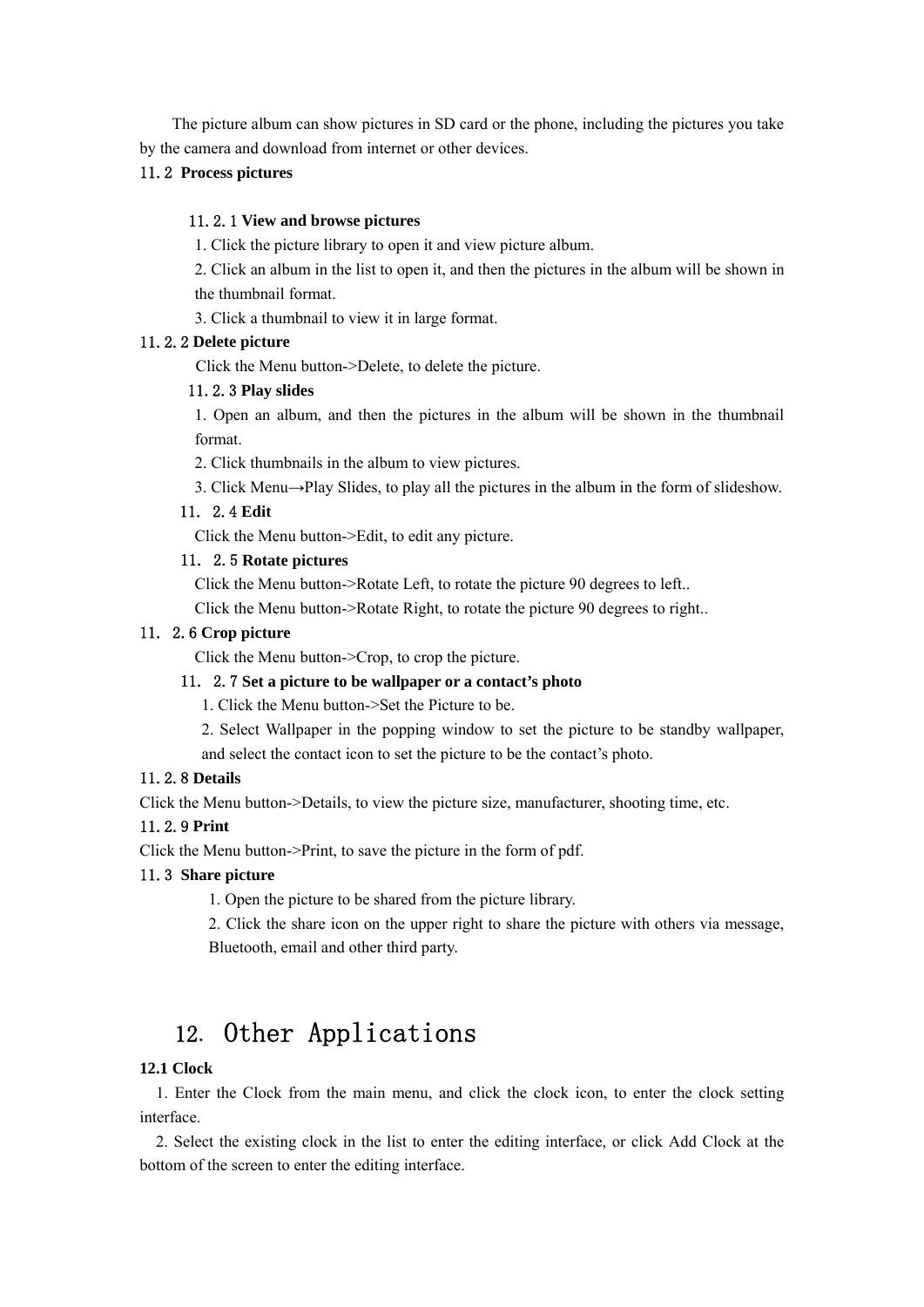3. Set related parameters and slide rightward for activating the clock.

#### **12.2 Calendar**

1. Enter Calendar from the main menu.

2. Click the dropdown button at the upper left corner to view date, week, month views, schedules, year views etc.

- 3. Click the menu button, to create an event.
- 4. Click the Menu button, to search, refresh, show calendar or set the calendar, etc.

#### **12.3 Calculator**

- 1. Enter the calculator from the main menu.
- 2. Enter numbers and select operators.
- 3. Click equal sign.
- 4. Slide the button rightward to enter "Senior Panel", to do more calculation work.

#### **12.4 Document Management**

1. You can view and management the files which be stored locally on the phone or SD card.

You can copy the files, paste, rename, delete, share and other operations.

2. Long press file or click on menu key, you can select one or more files or folders to share,

copy, delete, cut, rename and other operations. You can also reordered folder by name, size or

date.

#### 12.5 **Stop watch**

- 1. Click Clock in the standby interface and select stop watch.
- 2. Click the start icon for timing.
- 3. Click Stop for ending timing.
- 4. Click Times-based Timing for timing several times.
- 5. Click Reset to clear timer.

#### **12.6 Sound recorder**

1. Enter the sound recorder from the main menu interface, make the phone and microphone close

to your mouth, and click to record sound.

- ш 2. Click  $\begin{array}{c} \hline \end{array}$  to stop recording.
- 3. Click playback recorded sound file.

4. Click to select save recording or not, select DISCARD to delete recording, select SAVE to save it.

5. Click the Menu button, to view recoded sound list and setting.

#### **12.7 Flashlight**

- 1. Enter Flashlight from the main menu.
- 2. Click Power button, to turn on the flashlight.

#### **12.8 Radio**

Enter Radio from the main menu(it is necessary to fit in the earphone as antenna for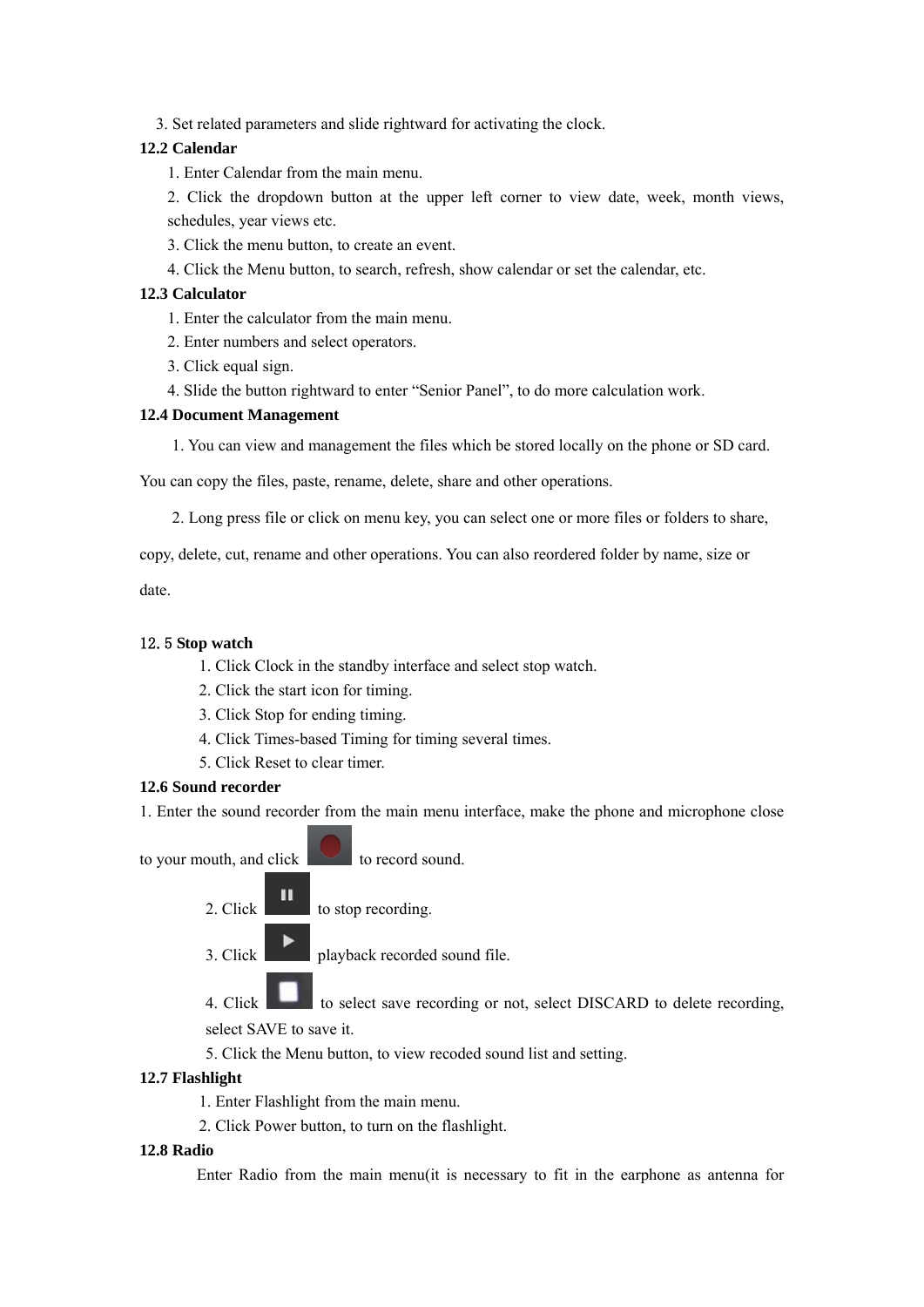

### **13. Settings**

You can use Set Application Configuration to set parameters of the phone. Click Set from the main menu.

#### **13.1 WLAN and internet**

#### **1**、 **WLAN**

- a. Click WLAN to enter WLAN interface, and then slide Switch On/Off WLAN.
- b. After switch on WLAN, you can view WLAN connections nearby, and after you log in a WLAN account, you can connect you phone to internet via the WLAN.

 c. Click the Menu button: to select Add Network, Existing Networks, Refresh, Advanced, etc.

#### **2**、 **Bluetooth**

a. Click Bluetooth to enter the Bluetooth interface, and then slide Switch On/Off button to switch on or off the Bluetooth.

After switching on the Bluetooth, you can search Bluetooth hotspots nearby, and after matching Bluetooth, you can transfer to or receive from documents, photos, etc. another Bluetooth-bearing device.

b. Click the Menu button: to refresh and rename the device, and show documents received.

#### **3**、 **SIM**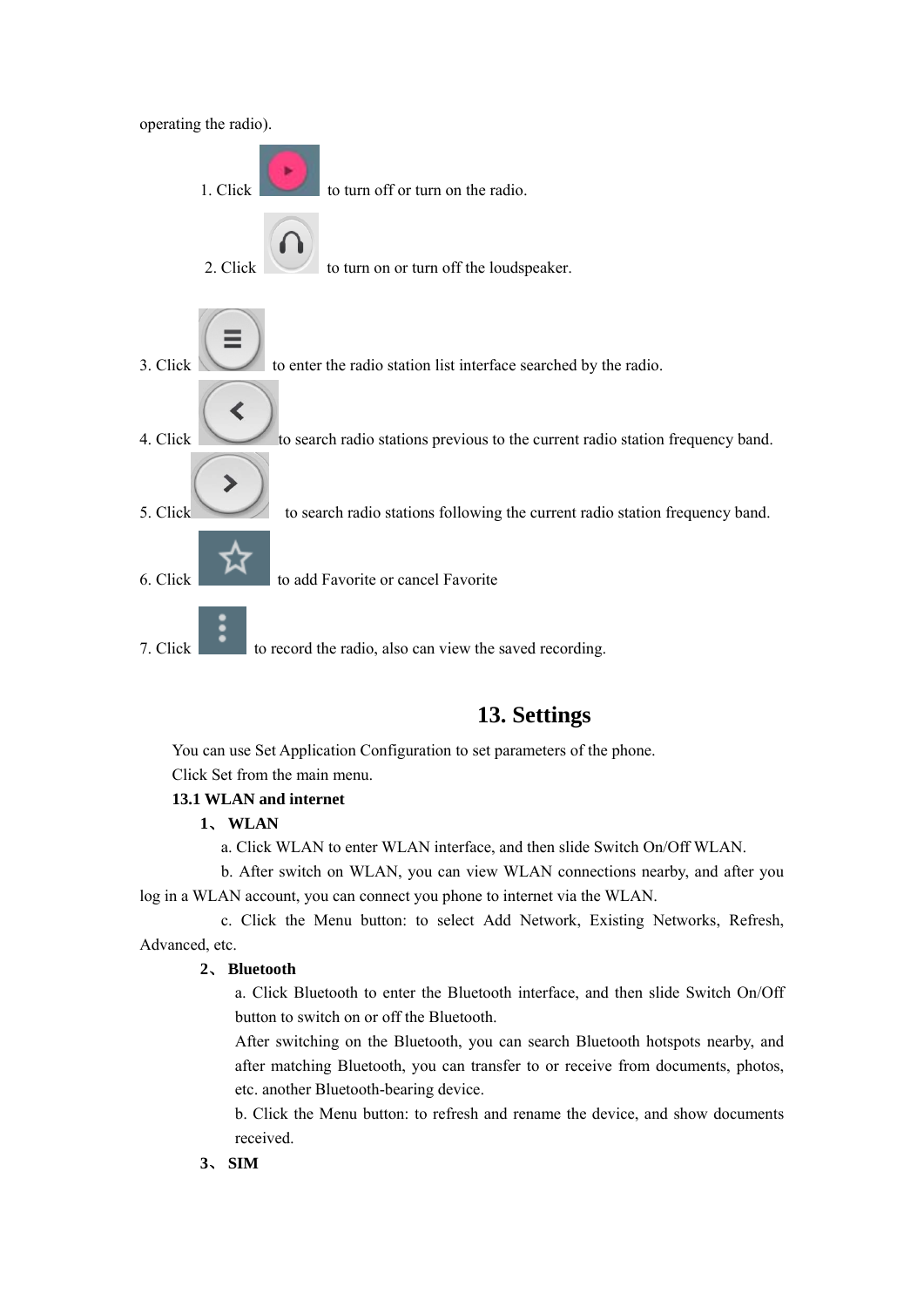a. Switch on/off SIM card: after SIM card is fit in, the SIM card operator can be shown and the SIM card can be switched on/off.

Note: when 2 SIM cards are fit in, the 2 SIM cards cannot be forbidden simultaneously. When 1 single SIM card is fit in, the SIM card cannot be forbidden.

b. Preferred SIM card: the SIM card for mobile data networks, calling and messages.

#### **4**、 **Data flow consumption**

 a. View mobile data network flow consumption by every application module of SIM 1 and SIM 2.

 b. Click the Menu button: to set Limit Background Dataflow, Display WLAN Data Flow, Prohibit Network, Mobile Network, etc.

#### **5**、 **More**

A. Flight mode

Switch on/off the flight mode by sliding left/right the Switch.

B. Default short message application

The default short message application is message.

C. Network sharing and portable hotspots

After entering the Network Sharing and Portable Hotspots interface, you can use the phone as a portable WLAN hotspot, to share your data connection with several devices simultaneously.

You can connect the phone with a USB cable, to share data connection of the phone with PC via USB.

Bluetooth-based Network Sharing enables you to use the phone as a Bluetooth-based sharing hotspot, to share data connection of the phone with another device.

D.VPN

Note: before using VPN, set screen lock PIN or password.

Click the icon  $+$  on the upper right, add new VPN, enter name, server address, user's name and password, and then connect the phone to VPN.

After successful connection, you can log in websites of foreign countries.

Note: you need to apply VPN server address, user's name and password by yourself.

#### E. Mobile network

After entering the mobile network interface, you can switch on/off mobile data flow and data roaming, set the access point and select network operator, and select network type.

Access Point Name: view and add access point.

Network Operator: select network operator and access mode.

Preferred network type: set SIM card network mode.

#### **13.2 Device**

#### 1. Display

Miravision: Effect of visual display settings.

Color temperature adjustment: according to personal preferences to adjust screen display settings.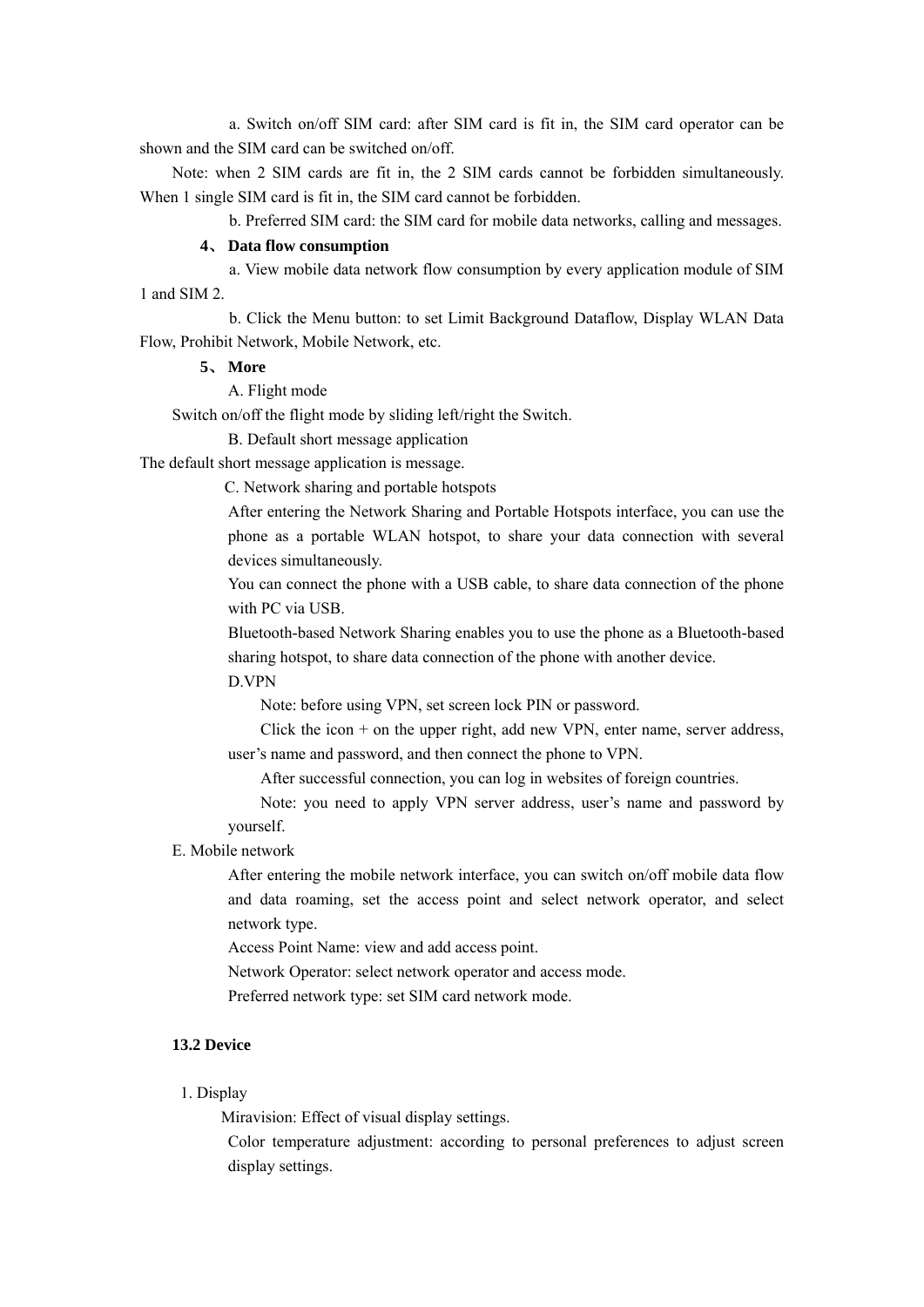Wallpaper: to set desktop wallpaper.

Luminance: adjust screen luminance.

Automatic Luminance Adjustment: slide the switch to switch on/off Screen Luminance, the screen luminance can be optimized as per the environmental light changes after the Screen Luminance is switched on

Hibernate: delay before auto screen lock.

Interactive screensaver: set screensaver.

Font size: set font size.

Auto-rotate Screen: rotate screen contents to keep current direction.

2. Warning tone and notice

In this interface, you can set sound of the device.

3. Storage

In this interface, you can view and manage internal and external memories of the phone, and can view the following details:

Total internal space.

Available space of the internal space.

Total SD Capacity: view the total capacity of SD card.

Available SD Space: view available space of SD card.

Formatting SD Card: erases all data in SD card, like music and photos.

Uninstall SD Card: data in SD card are not displayed.

#### 4. Battery

In this interface, you can view battery use information.

Application

In this interface, you can view and manage applications in the phone.

#### **13.3 Personal**

1. Location:

You can choose to turn on location access settings so that you can find your location on the map.

#### 2. Security

A. Screen protection

Screen lock modes: use none, slide, pattern, PIN or password to lock screen.

Owner's information: after this function is switched on, the screen lock interface will show the owner's information you set.

B. Encryption

Encrypt Phone: Encrypting the phone requires over 80% power of the battery. If the power in the battery is below 80%, a note requiring you to charge your phone and then retry will pop up on the interface.

C. SIM card lock mode

Set SIM card lock: switch on or off SIM card lock, and change SIM card and PIN code.

D. Password

Display password: select to display or hide the password.

E. Device management

Set Manager: add or delete device manager.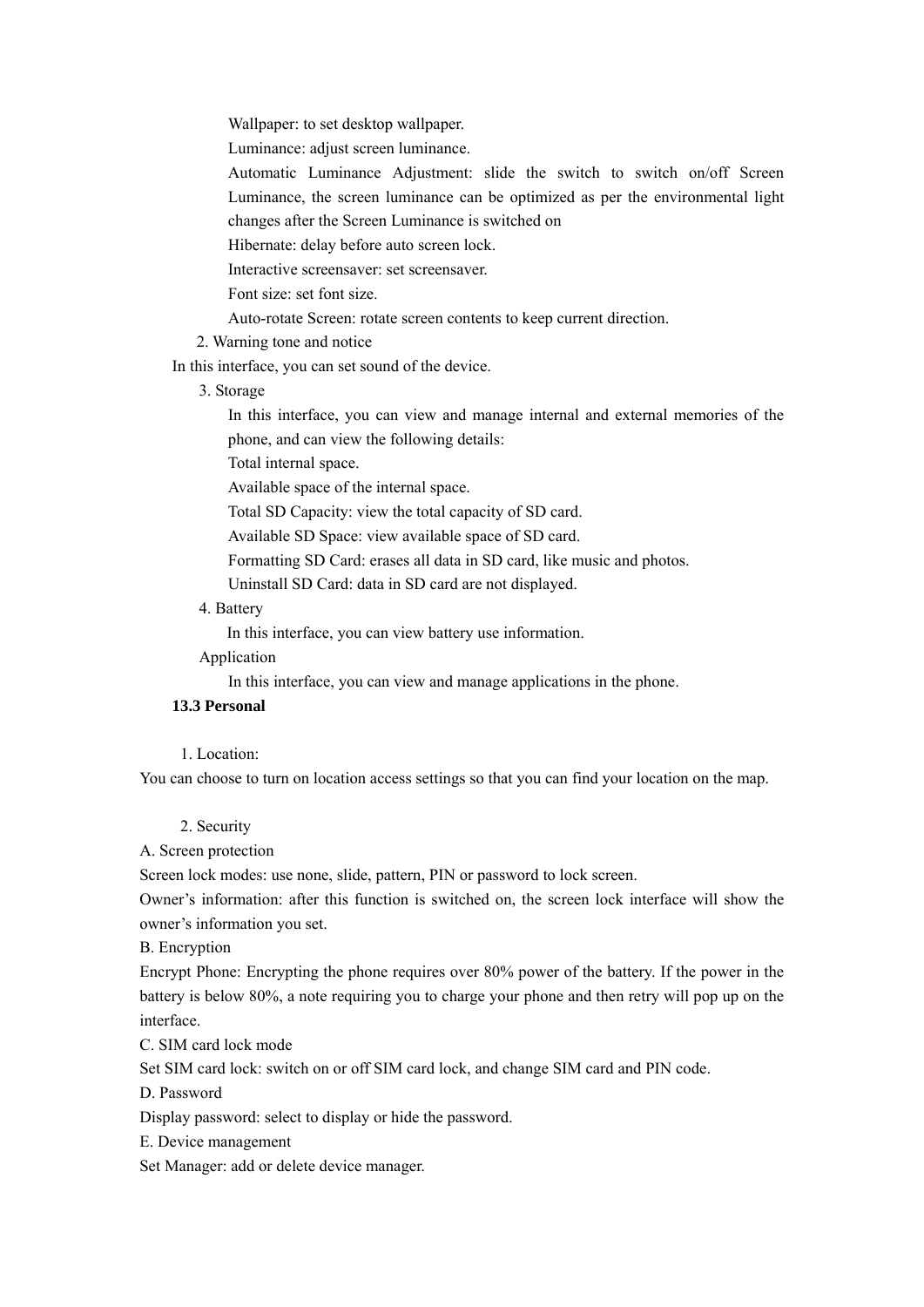Unknown source: allow applications not from the non-market to be installed. F. Credential storage Storage type: default hardware support. Trusted credential: display trusted CA certificate. Install from phone: install the certificate encrypted from phone. Erase Credential: erase all credential saved and reset other passwords.

#### G. Advanced

Trusted agent: view or deactivate trusted agent.

Screen fixing: the device can always show the current screen.

Applications entitled to view use situations: third party applications entitled to view use situations.

#### 3. Account

You can add accounts.

#### 4. Language and input method

You can select the language and input method.

5. Backup and reset

Factory data reset: erase all data on phone.

**6.** Intelligent Assistance

a. Pocket mode

The volume will be increase when the device placed in pocket.

b. Navigation Bar

You can select virtual keys

c. Intelligent bright screen

Double-click the screen to bright the screen

d. Gesture wake-up

Open the gesture wake-up function as well as the gesture mode in the gesture list and enter the menu interface or the application corresponding to the gesture in a black screen state of the mobile phone.

e. Intelligent operation

Flip mute, smart call, smart answer.

f. Distant operation:

Operate album, switch standby interface, operate income call setting by distant operation.

#### **13.4 System**

1. Date and time

Set date and time.

a. Automatically confirm date and time: automatically confirm date and time based on internet data, and can be switched on/off.

b. Automatically determine the time zone: use the time zone provided in the network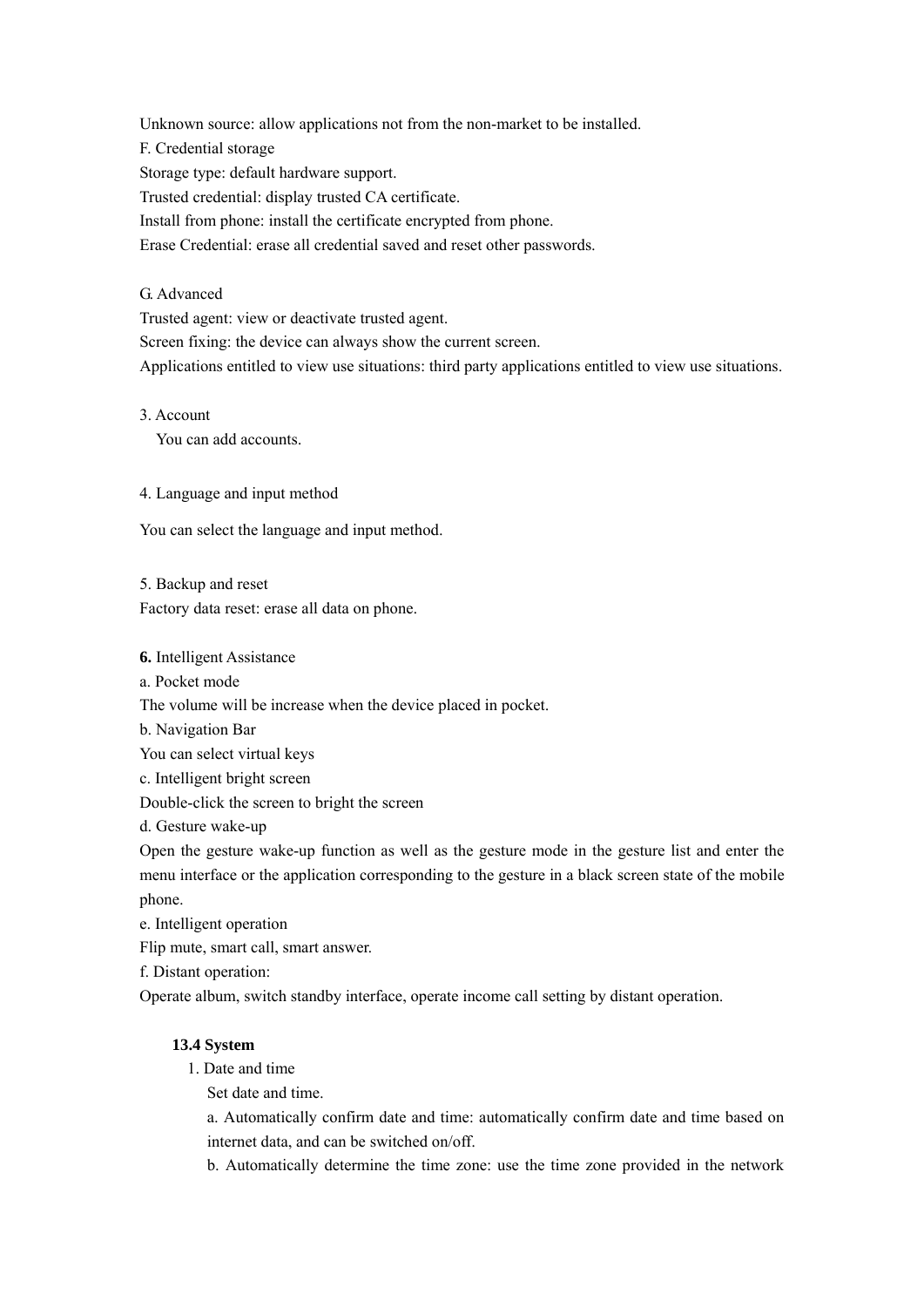(supported in the network) to support opening/closing.

c. Set date: after switching off the automatic confirming date and time function, you can set date manually.

d. Set time: after switching off the automatic confirming date and time function, you can set time manually.

e. Select time zone: after cancelling the automatic confirming time zone function, you can set time zone manually.

f. Adopt 24-hour format: after check this option, the 24-hour format will be adopted.

2. Scheduled Power-on/off

After setting automatic power-on/off time, the phone will automatically power on/off based on the set time.

3. Barrier-free mode

Zoom gesture: switch on/off zoom gesture.

Large font: adjust font size.

In addition, there are some options of High contrast text, press the power button to end call automatically rotating screens, speaking out passwords, touching, pressing and holding for delay, opening and closing color correction and the like.

4. Print:

Connect with the printer.

#### 5. Developer options

Slide to open and close the function and use after the different applications of setting desktop backup passwords, prohibiting screen locking, performing USB debugging and the like are opened.

6. About phone

System software upgrade: you can use this function to update the mobile version. Tip: this function must be connected to the Internet.

Status: view current battery status, battery level, my phone number, network, signal strength, mobile network type, service status, roaming, IMEI, WLANMAC address, bluetooth address, network, serial number and boot time, etc.

Legal information: view related legal information.

Model number: phone model number

Android version: Android version of the phone.

Baseband version: display the baseband version.

Kernel version: version of the kernel of the phone.

Version number: the software version number of the phone.

Custom version: display the custom version.

#### **14. System update**

You can update your phone version via this function. Note: using this function requires internet connection.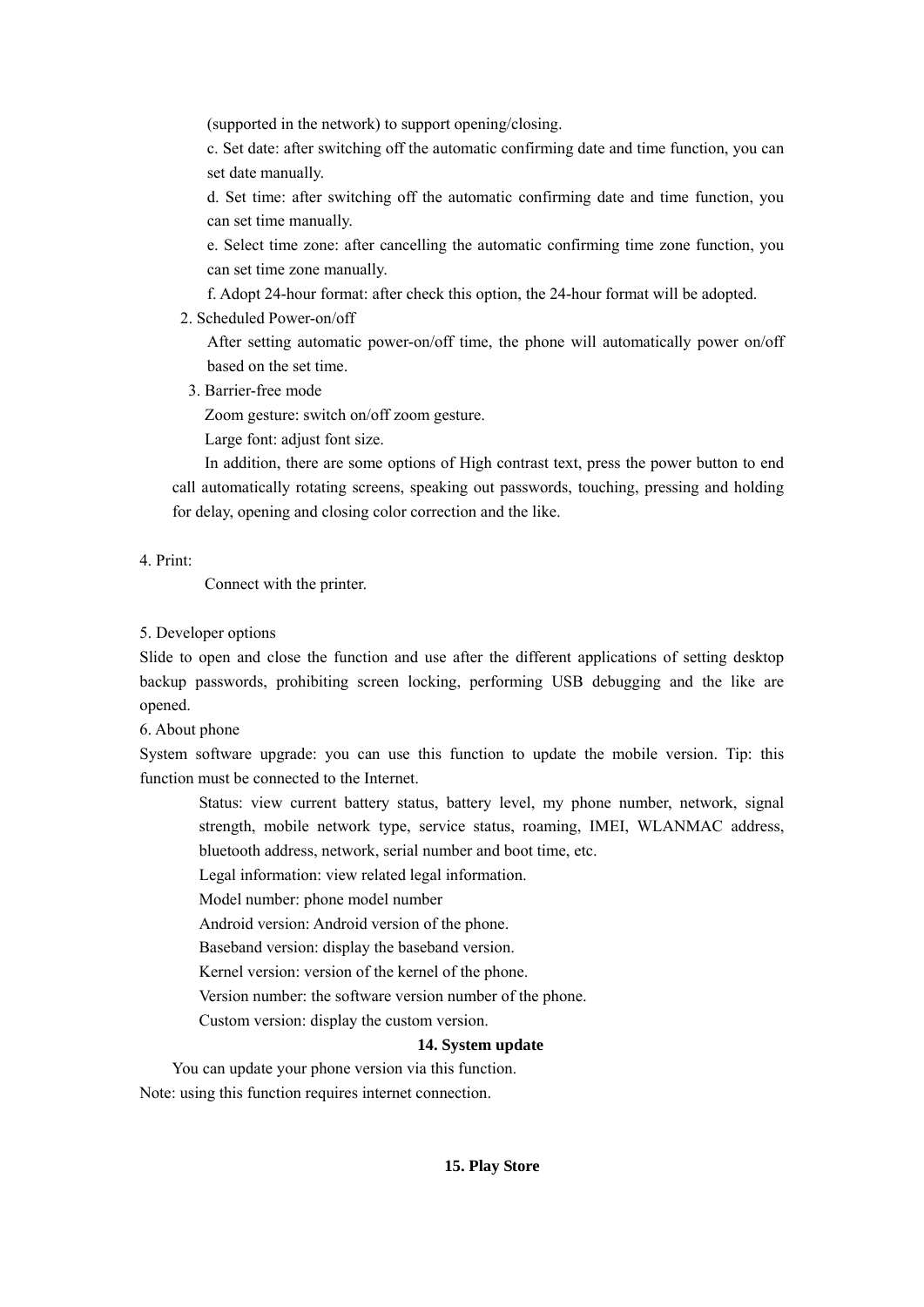On the main screen, tap the shop icon into the application. When you first time enter to Play store, you need to create a new account, you can follow the prompts to complete the creation process. When you use the account to enter Play store home page, you can see a variety of mobile phone software, you can choose according to your needs and install it to your phone. You can slide the screen to the category, Top Free, Top Free new products, fastest rising to find the popular software.



In the Play Store screen, click an icon on your favorite software, enter the installation interface:



Click **INSTALL** to install the selected software, application permissions in the popup choose to accept, the phone automatically starts to download the software, if you want to cancel the download, click  $\mathbb{R}$  next to the download progress bar.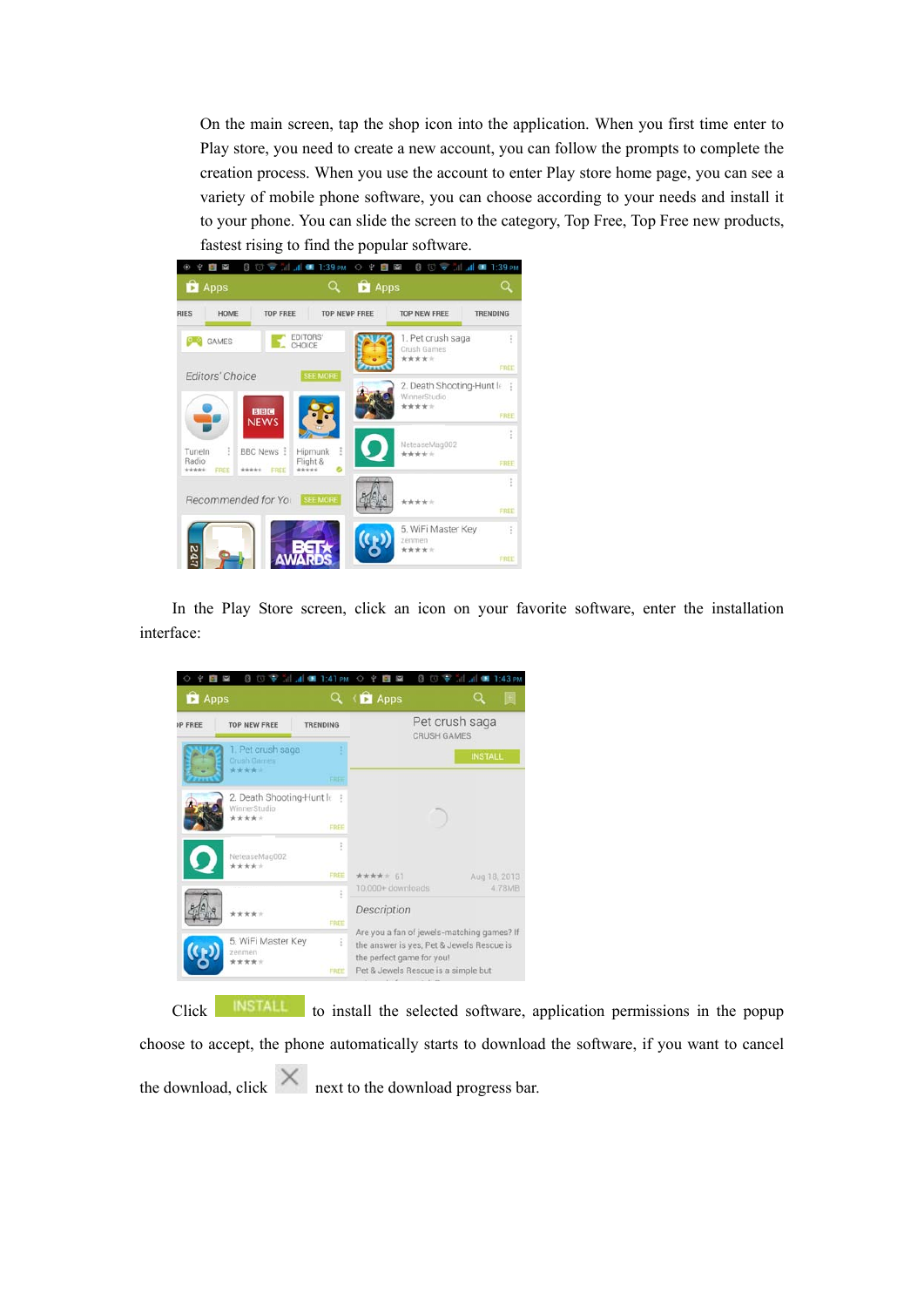

After the download is complete, click Open, you can start to apply your newly downloaded this software:

| Ð<br>Ü                                                    | $\frac{1}{2}$ all all $\blacksquare$ 1:48 PM           |                      |
|-----------------------------------------------------------|--------------------------------------------------------|----------------------|
| <b>D</b> Apps                                             |                                                        | <b>Javels</b><br>276 |
|                                                           | Pet crush saga<br><b>CRUSH GAMES</b>                   |                      |
|                                                           | OPEN                                                   |                      |
|                                                           | <b>UNINSTALL</b>                                       |                      |
| Retry<br>***** 61<br>10,000+ downloads                    | ! Couldn't load screenshots.<br>Aug 18, 2013<br>4.78MB | MORE                 |
| Rate & review                                             | *****                                                  |                      |
| Description<br>Are you a fan of jewels-matching games? If |                                                        |                      |

In the Play Store homepage, click the menu key to bring up the following menu:

| My apps     |  |
|-------------|--|
| My wishlist |  |
| Settings    |  |
| Help        |  |

Select "My apps", you can view your "Installed application" and "All apps", you can also reset accounts, notifications, auto-updating applications, password, etc.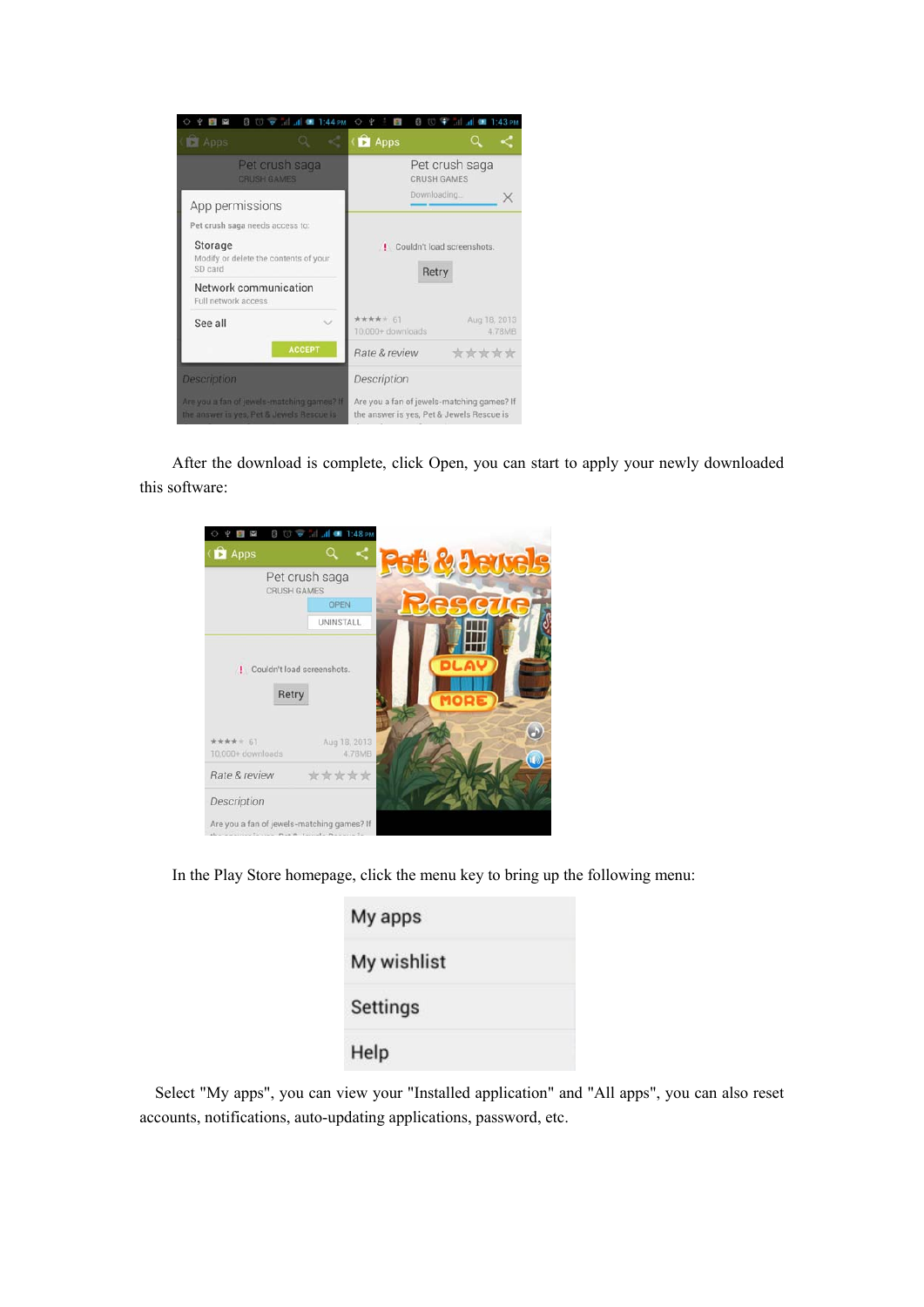

Other Google services, such as: Gmail, Google set, Google Talk, will need to apply for Google account, after landing Google services in order to properly use Google related services.

# **Common Problems & Solutions**

If an exception occurs while using your phone, please refer to the following table to

troubleshoot

| Common<br>problems | The causes                          | The solutions                   |
|--------------------|-------------------------------------|---------------------------------|
|                    | Using the mobile phone in poor      |                                 |
| Poor signal        | reception area, such as nearby      |                                 |
|                    | buildings or basement, the radio    | Try to avoid                    |
|                    | effectively<br>cannot<br>waves      |                                 |
|                    | communicate;                        |                                 |
|                    | Using the mobile phone in the       |                                 |
|                    | call dense period, such as commute  | Try to avoid                    |
|                    | time, line congestion caused by the |                                 |
|                    | inability of the calls.             |                                 |
|                    | Associated with the launch of       | Can ask Internet service        |
|                    | the base station network built near | providers provides service area |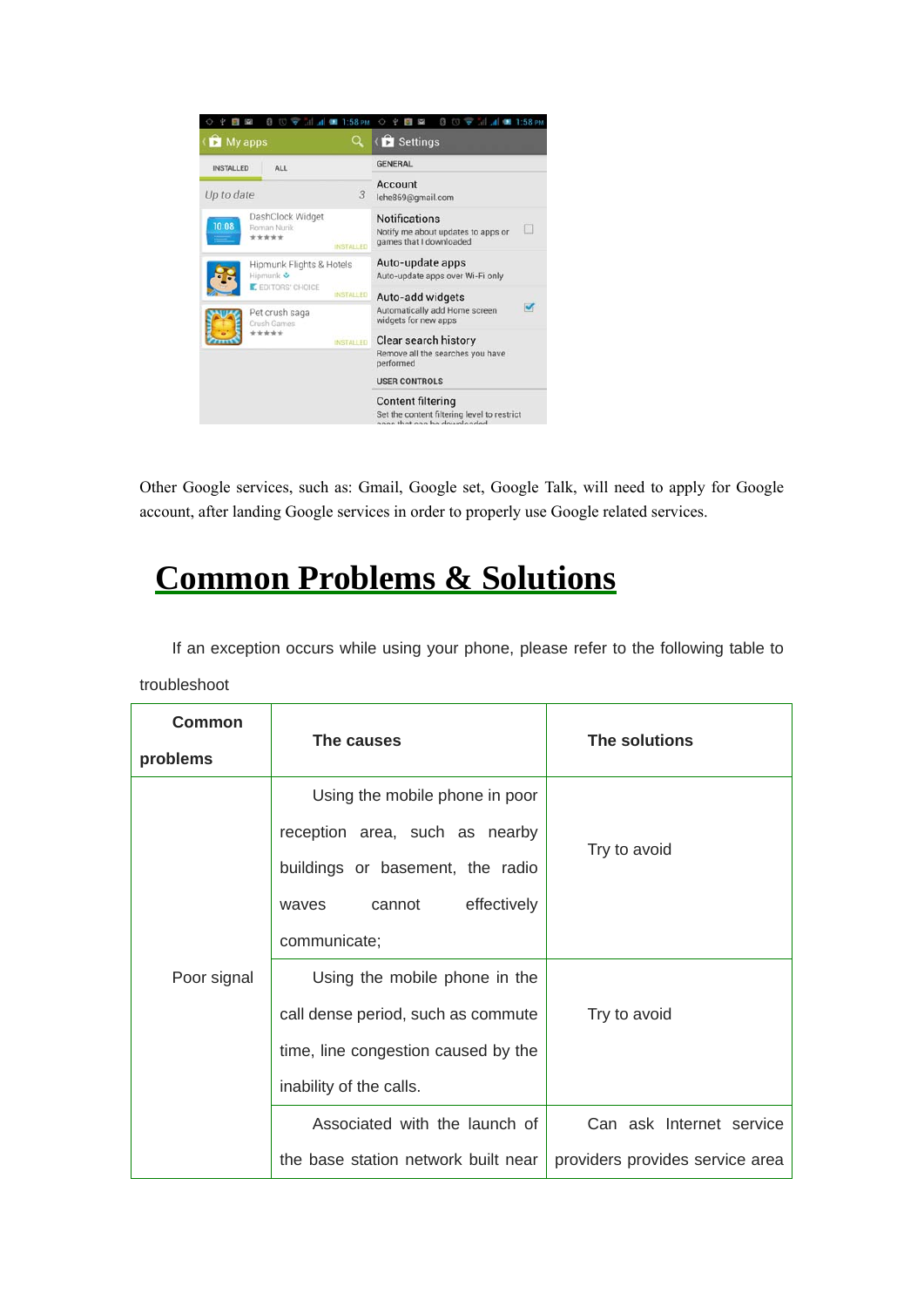|                                           | and far                                                                                                                                        | map                                                                                              |
|-------------------------------------------|------------------------------------------------------------------------------------------------------------------------------------------------|--------------------------------------------------------------------------------------------------|
| Echo<br>or<br>noise                       | Due to poor network trunk, is a<br>regional problem<br>Some regional bad line                                                                  | Hang up and redial, trunk<br>lines may replace good one.                                         |
| Standby                                   | Standby time is related to the<br>network system setting<br>The battery need to replaced,<br>please replace new battery.                       | Turn off the mobile phone<br>in the poor reception area.<br>Please<br>replace<br>new<br>battery. |
| time shorter                              | The phone will continue to<br>search base station, it will use a lot<br>οf<br>battery<br>power, causing<br>the<br>standby time become shorter. | Please move to<br>strong<br>signal place or turn off the<br>phone.                               |
| Unable<br>to<br>boot                      | The<br>battery<br>power<br>İS.<br>exhausted.                                                                                                   | Check the battery power or<br>charge it.                                                         |
|                                           | SIM card is damaged                                                                                                                            | Contact<br>network<br>your<br>service supplier.                                                  |
| <b>SIM</b><br>card                        | SIM card not installed                                                                                                                         | Make sure SIM Card has<br>been installed.                                                        |
| error                                     | SIM card metal surface have<br>dirt                                                                                                            | Use clean cloth to brush<br>the SIM card metal contact<br>point                                  |
|                                           | SIM card is invalid                                                                                                                            | Contact<br>network<br>your<br>service supplier.                                                  |
| unable<br>to<br>the<br>connect<br>network | <b>GSM</b><br><b>Beyond</b><br>the<br>3G<br>or<br>network service area.                                                                        | Ask your network service<br>supplier the service area.                                           |
|                                           | The signal is weak                                                                                                                             | Please move to the strong<br>signal place to retry                                               |
| Calls unable                              | set up the call barring function                                                                                                               | call<br>barring<br>cancel<br>the                                                                 |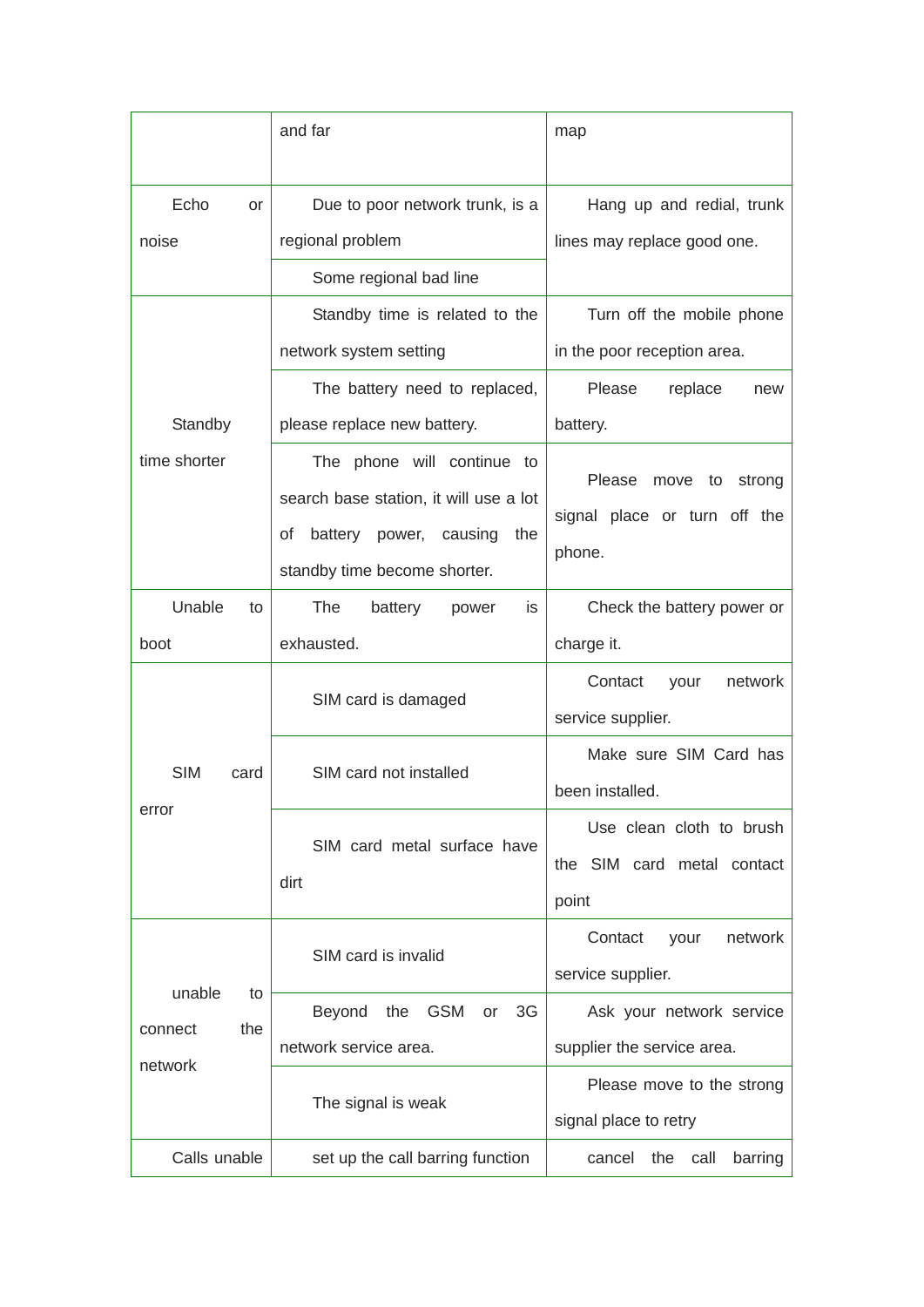| to call           |                                        | function                       |
|-------------------|----------------------------------------|--------------------------------|
|                   |                                        | fixed<br>dial<br>the<br>cancel |
|                   | set up the fixed dial function         | function.                      |
| PIN error         | input incorrect PIN Code in            | network<br>contact<br>your     |
|                   | three times                            | service supplier.              |
|                   | Battery or charger damaged             | replace<br>need<br>to<br>new   |
|                   |                                        | battery or charger             |
| Unable<br>to      | Charge in lower than $-10^{\circ}$ or  | change<br>the<br>charging      |
| charge            | higher than $55^{\circ}$ environment   | environment                    |
|                   | <b>Bad contact</b>                     | check whether the plug         |
|                   |                                        | connection well                |
| Unable<br>to      | Phonebook memory is full               | delete<br>of<br>some<br>part   |
| phonebook<br>add  |                                        |                                |
| record            |                                        | phonebook record.              |
| unable<br>to      | <b>Network</b><br>provider does<br>not |                                |
|                   | support this feature, or you did not   | network<br>contact<br>your     |
| set<br>up<br>some | apply for this function                | provider.                      |
| function          |                                        |                                |